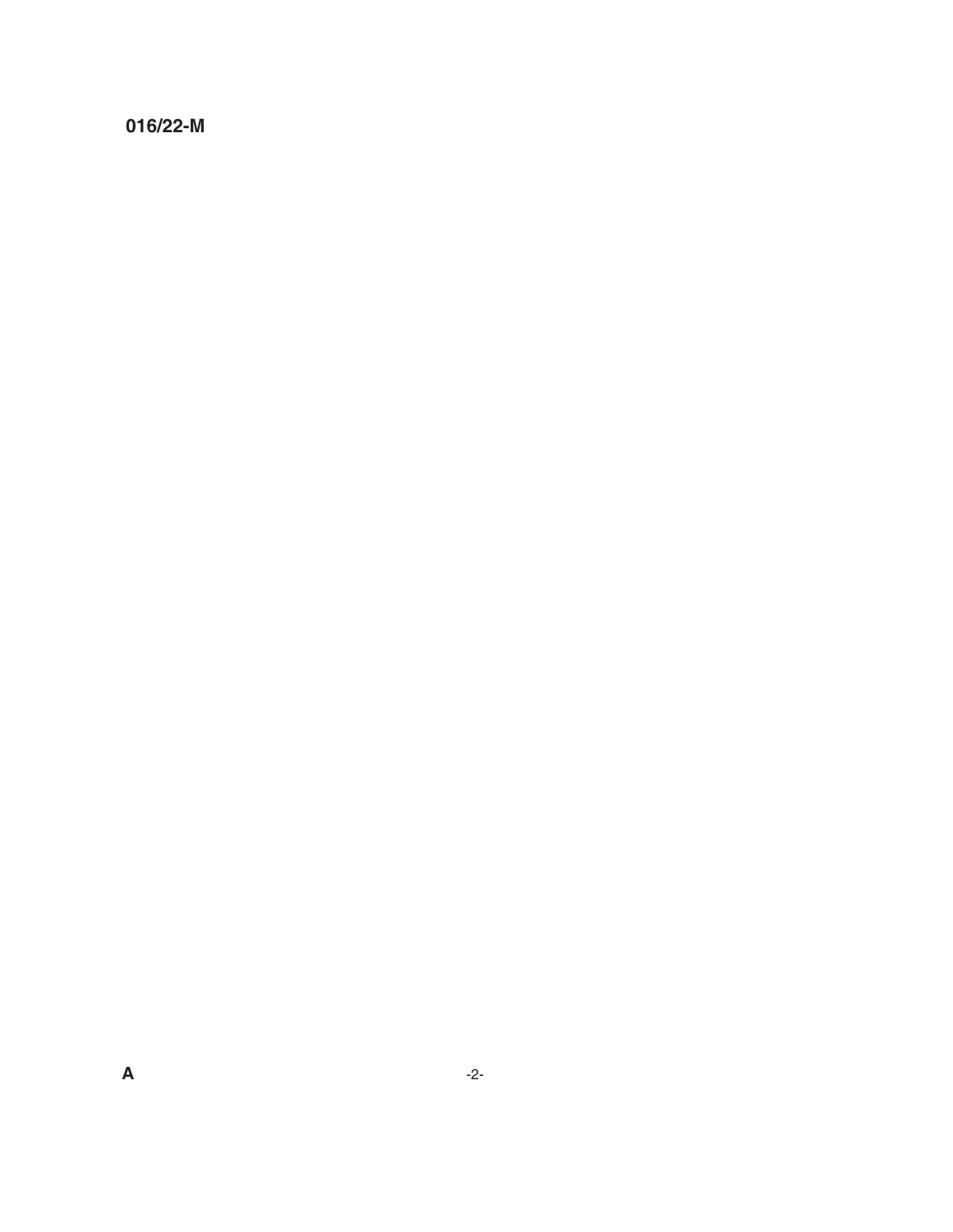- 1. താഴെ കൊടുത്തിരിക്കുന്ന പ്രസ്താവനയിൽ/പ്രസ്താവനകളിൽ ശരിയല്ലാത്തത് ഏവ ?
	- 1) ഗൗതമബുദ്ധൻ ജനിച്ചത് ലുംബിനി എന്ന സ്ഥലത്താണ്.
	- 2) ബസവണ്ണ ജനിച്ചത് കർണ്ണാടകത്തിലെ വിജയപുരം ജില്ലയിലാണ്.
	- 3) വർദ്ധമാന മഹാവീരൻ ജനിച്ചത് സാരാനാഥിലാണ്.
	- 4) ശങ്കരാചാര്യർ ജനിച്ചത് കാലടി എന്ന സ്ഥലത്താണ്.
	- $A)$  1 and 2  $B)$  2 and 3  $C)$  3 and 4  $D)$  3 only
- 2. താഴെ കൊടുത്തിരിക്കുന്ന പ്രസ്താവനയിൽ/പ്രസ്താവനകളിൽ ശരിയായത് ഏവ ?
	- 1) 1950-ൽ ആസൂത്രണകമ്മീഷൻ രൂപീകരിച്ചു.
	- 2) 1960-ൽ ഓപ്പറേഷൻ ഫ്ലഡ് എന്ന ഗ്രാമവികസന പരിപാടിയ്ക് തുടക്കം കുറിച്ചു.
	- 3) 1951-ലാണ് ഇന്ത്യയിൽ പഞ്ചവത്സര പദ്ധതി ആരംഭിച്ചത്.
	- 4) ബോംബെയിലെ കർഷകർ തയ്യാറാക്കിയ പദ്ധതിയാണ് ബോംബെ പദ്ധതി എന്നറിയപ്പെടുന്നത്.
	- A) 1 and 4  $B)$  1 and 3  $C)$  2 and 3 D)  $1, 2, 4$
- 3. താഴെപ്പറയുന്ന ഇന്ത്യൻ പാർലമെന്റുമായി ബന്ധപ്പെട്ട പ്രസ്താവനയിൽ/ പ്രസ്താവനകളിൽ ശരിയായത് ഏവ ?
	- 1) 20-വയസ് പൂർത്തിയാക്കിയ ഏതൊരു ഇന്ത്യൻ പൗരനും രാജ്യസഭയിലേക്ക് മത്സരിക്കാവുന്നതാണ്.
	- 2) ഇന്ത്യൻ പാർലമെന്റിലെ ഉപരിമണ്ഡലമാണ് രാജ്യസഭ.
	- 3) ധനബിൽ ഭേദഗതി വരുത്തുവാനോ, നിരാകരിക്കുവാനോ രാജ്യസഭയ്ക്ക് അധികാരമില്ല.
	- 4) ഗവൺമെന്റ് ഘടകങ്ങളിൽ ഏറ്റവും പ്രാതിനിധ്യസ്വഭാവമുള്ളത് പാർലമെന്റിനല്ല.
	- $B)$  1 and 2  $C)$  2 and 4 D) 1 and 4  $A)$  1 and 3
- 4. താഴെ കൊടുത്തിരിക്കുന്ന പ്രസ്താവനയിൽ/പ്രസ്താവനകളിൽ ശരിയായ പ്രസ്താവന ഏത് ?
	- 1) ആകാശത്തു നിന്നും വീഴുന്ന ചെറിയ ഉരുണ്ട ഐസുകഷ്ണങ്ങളാണ് ആലിപ്പഴം.
	- 2) അന്തരീക്ഷത്തിന്റെ ഏറ്റവും താഴെയുള്ള പാളിയാണ് സ്രാറ്റോസ്ഫിയർ.
	- 3) ഓക്ലിജൻ, നൈട്രജൻ എന്നിവയാണ് അന്തരീക്ഷത്തിലെ പ്രധാന വാതകങ്ങൾ.
	- 4) ഭൂമധ്യരേഖയിൽ നിന്ന് ധ്രുവങ്ങളിലേയ്ക്ക് പോകുംതോറും ചൂട് കൂടിവരുന്നു.
	- $C)$  1 and 3 A)  $1$  and  $4$  $B)$  1 and 2 D)  $1, 2$  and 3
- 5. താഴെക്കൊടുത്തിരിക്കുന്ന ചേരുംപടികളിൽ തെറ്റായി ചേർത്തിരിക്കുന്നവ ഏതൊക്കെ ?
	- 1) വൈകുണ്ഠസ്വാമികൾ — വേദാധികാര നിരൂപണം
	- 2) ശ്രീനാരായണ ഗുരു — ദർശനമാല
	- 3) ചട്ടമ്പിസ്വാമികൾ അരുൾനുൾ
	- അഭിനവ കേരളം 4) അയ്യങ്കാളി
	- A) 1, 3 and 4  $B)$  2 and 3 D)  $3$  and  $4$  $C)$  1 and 3
- A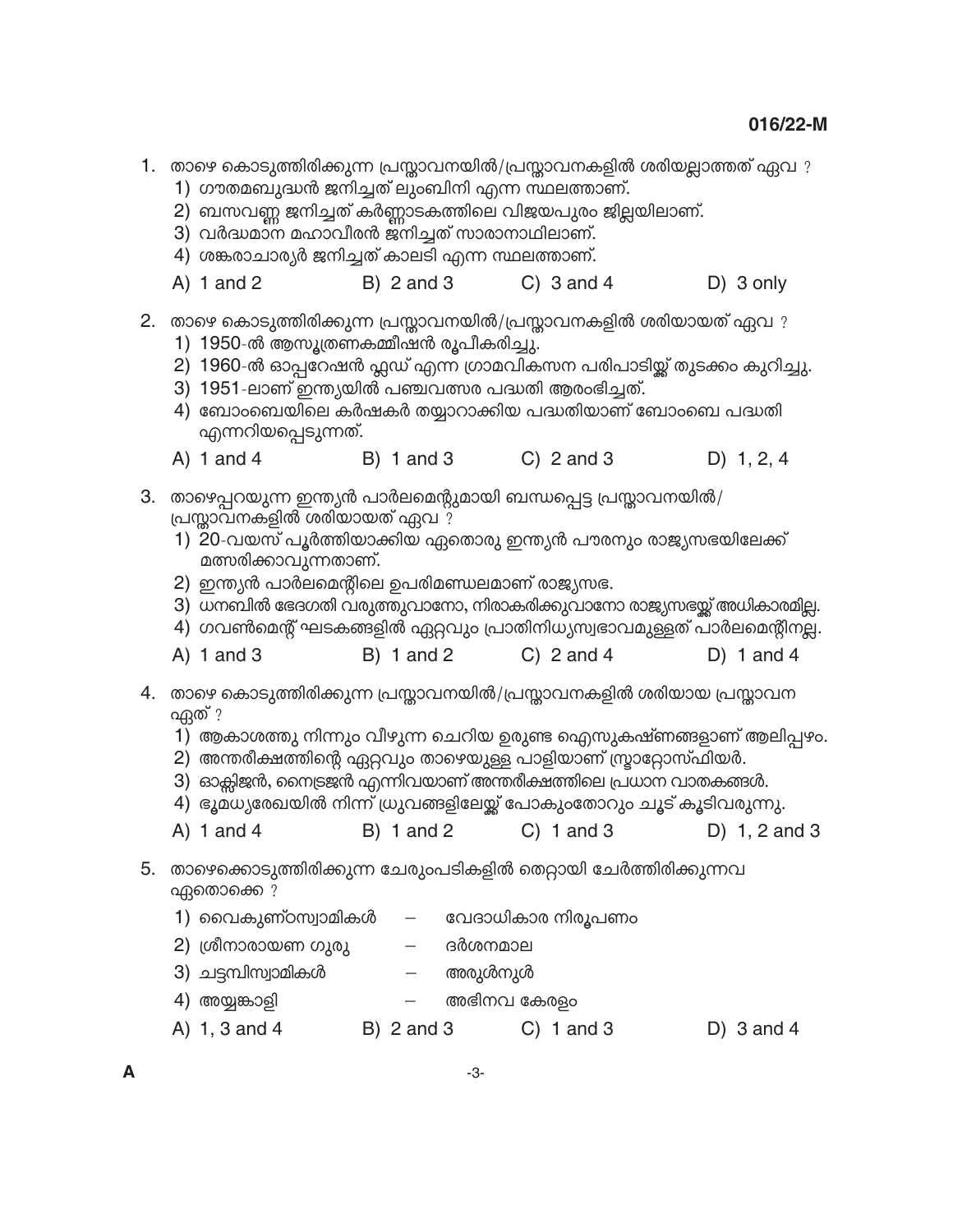| 6.  | താഴെക്കൊടുത്തിരിക്കുന്ന പ്രസ്താവനകളിൽ ശരിയായ പ്രസ്താവന/പ്രസ്താവനകൾ<br>ഏതൊക്കെ ?<br>3) ഒന്നാം വട്ടമേശ സമ്മേളനം 1932 -ലായിരുന്നു.                                                                                                               | നൽകിയത് ദക്ഷിണാഫ്രിക്കയിൽ വച്ചാണ്.         | 1) ഗാന്ധിജി അഹിംസയിലധിഷ്ഠിതമായ പുതിയ സമര രീതിയ്ക്ക് ആദ്യം രൂപം<br>2) ഗാന്ധിജിയുടെ രാഷ്ട്രീയഗുരു ബാലഗംഗാധരതിലകനായിരുന്നു.<br>4) ജാലിയൻ വാലാബാഗ് ദുരന്തം 1920 ഏപ്രിൽ 13-ന് ആയിരുന്നു.                                                                                                                                              |                 |
|-----|-----------------------------------------------------------------------------------------------------------------------------------------------------------------------------------------------------------------------------------------------|--------------------------------------------|----------------------------------------------------------------------------------------------------------------------------------------------------------------------------------------------------------------------------------------------------------------------------------------------------------------------------------|-----------------|
|     | A) $1$ and $2$                                                                                                                                                                                                                                | B) 1 only                                  | $C)$ 1 and 3                                                                                                                                                                                                                                                                                                                     | D) 1 and 4      |
|     | 7. താഴെക്കൊടുത്തിരിക്കുന്ന പ്രസ്താവനകൾ പരിശോധിക്കുക.<br>സൈനിക സംഘടനയാണ് നാറ്റോ.<br>പ്രസിഡന്റാണ് താബോ എംബക്കി.<br>ഉടമ്പടി.<br>പ്രസ്താവനയേത്?                                                                                                   |                                            | 1) സൂയസ്കനാൽ ദേശസാൽക്കരിച്ചത് ഗമാൽ അബ്ദുൾ നാസ്സറാണ്.<br>2) ശീതസമരവുമായി ബന്ധപ്പെട്ട് സോവിയറ്റ് യൂണിയൻ നേതൃത്വം കൊടുത്ത<br>3) ദക്ഷിണാഫ്രിക്കയിൽ നെൽസൺ മണ്ടേലയ്ക്ക് ശേഷം അധികാരത്തിൽ വന്ന<br>4) ഒന്നാം ലോകമഹായുദ്ധാനന്തരം ഒപ്പുവയ്ക്കപ്പെട്ട ഉടമ്പടിയാണ് വേഴ്സാലീസ്<br>മുകളിൽ കൊടുത്തിരിക്കുന്ന പ്രസ്താവനയിൽ/പ്രസ്താവനകളിൽ തെറ്റായ |                 |
|     | $A)$ 1 and 2                                                                                                                                                                                                                                  | B) 1 and 3 C) 1, 3, 4                      |                                                                                                                                                                                                                                                                                                                                  | $D)$ 2 only     |
| 8.  | താഴെക്കൊടുത്തിരിക്കുന്ന സംഭവങ്ങൾ കാലഗണനാക്രമത്തിൽ ആക്കുക.<br>1) വൈക്കം സത്യാഗ്രഹം<br>3) കീഴരിയൂർ ബോംബ് കേസ്                 4) കയ്യൂർ സമരം<br>A) 1, 4, 3, 2                                                                                   | B) 1, 3, 4, 2                              | 2) പാലിയം സത്യാഗ്രഹം<br>$C)$ 1, 2, 3, 4                                                                                                                                                                                                                                                                                          | $D)$ 1, 3, 2, 4 |
|     | 9. താഴെക്കൊടുത്തിരിക്കുന്ന ചേരുപടികളിൽ ശരിയായി ചേർത്തിരിക്കുന്നവ ഏതൊക്കെ ?<br>1) ഭാരതപര്യടനം<br>2) മഹാഭാരത പര്യടനം            ഇരാവതി കാർവ്വെ<br>3) മഹാഭാരത പഠനങ്ങൾ               കുട്ടികൃഷ്ണമാരാർ<br>4) ഇമ്പാതി<br>4) യയാതി<br>A) $1$ and $2$ | B) 1, 3, 4                                 | തുറവൂർ വിശ്വംഭരൻ<br>വി. എസ്. ഖണ്ഡേക്കർ<br>$C)$ 3 and 4                                                                                                                                                                                                                                                                           | $D)$ 4 only     |
| 10. | താഴെക്കൊടുത്തിരിക്കുന്ന പ്രസ്താവനകളിൽ ശരിയല്ലാത്ത പ്രസ്താവന/പ്രസ്താവനകൾ<br>ഏതൊക്കെ ?<br>ഇന്ദിരാഗാന്ധിയാണ്.<br>ചെയ്യുന്നത്.<br>സ്ഥിതി ചെയ്യുന്നത്.                                                                                             | മൂന്നു വിഭാഗങ്ങളായി തരംതിരിച്ചിരിക്കുന്നു. | 1) കുട്ടനാടിനെ ലോവർകുട്ടനാട്, അപ്പർകുട്ടനാട്, വടക്കൻ കുട്ടനാട് എന്നിങ്ങനെ<br>2) വിശാഖപട്ടണത്ത് സ്റ്റീൽപ്ലാന്റ് സ്ഥാപിക്കാനുള്ള തീരുമാനം പ്രഖ്യാപിച്ചത് ശ്രീമതി<br>3) പശ്ചിമഘട്ടത്തിന്റെ വടക്കേ അറ്റത്താണ് അഗസ്ത്യമല ബയോസ്ഫിയർ റിസർവ് സ്ഥിതി<br>4) പെരിയാർ നദിയുടെ തീരത്തുള്ള ചെറുതുരുത്തിയിലാണ് കേരള കലാമണ്ഡലം                   |                 |
|     | A) $1$ and $2$                                                                                                                                                                                                                                | $B)$ 3 and 4                               | $C)$ 2 and 3                                                                                                                                                                                                                                                                                                                     | D) 1 and 4      |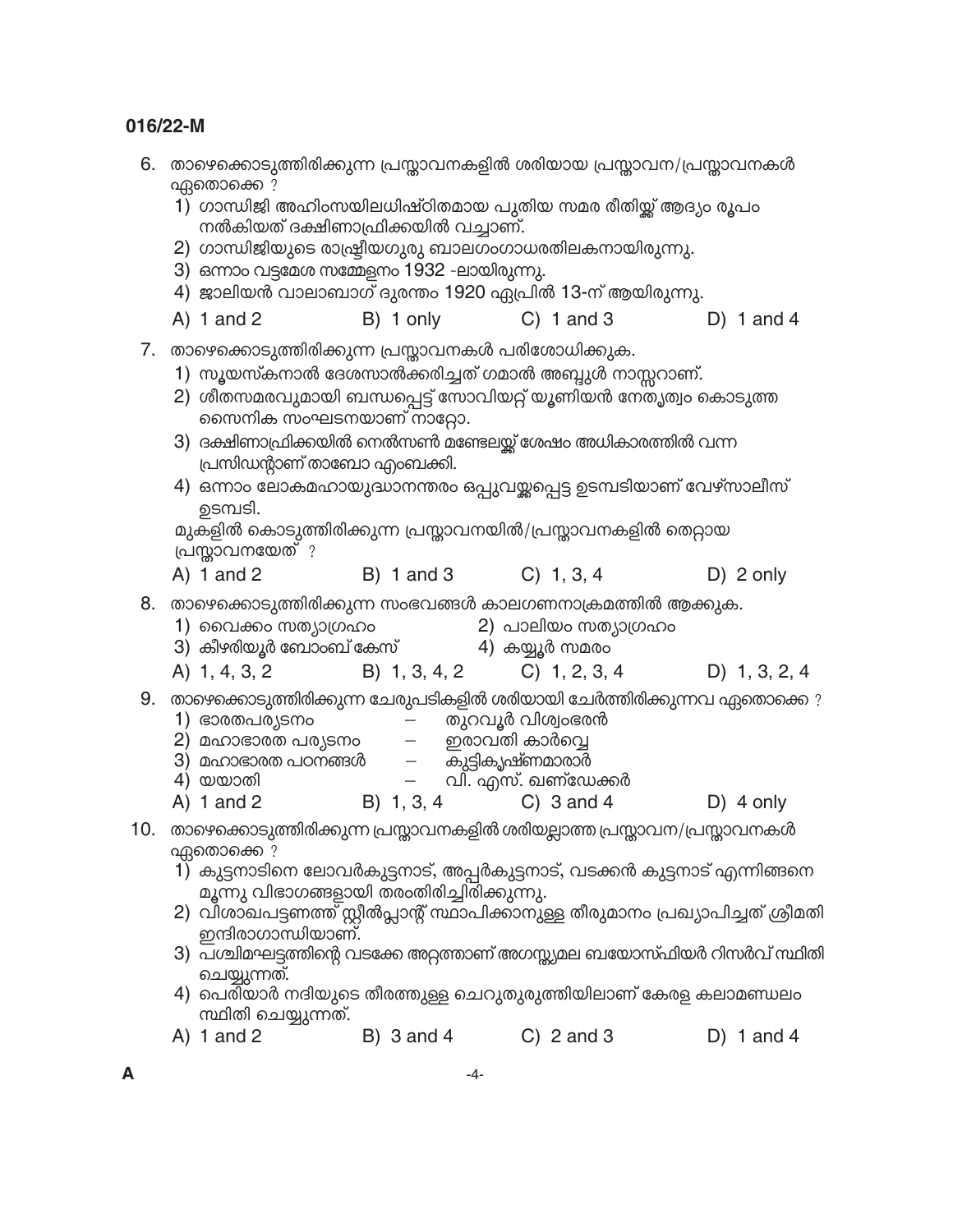- 11. താഴെക്കൊടുത്തിരിക്കുന്ന പ്രസ്താവനയിൽ/പ്രസ്താവനകളിൽ ശരിയല്ലാത്തതേത് ? 1) 'ഇന്ത്യൻ സിനിമയുടെ പിതാവ്' എന്ന് ദാദാസാഹെബ് ഫാൽക്കെ അറിയപ്പെടുന്നു. 2) സത്യജിത്ത്റേയുടെ ആദ്യചിത്രം പാഥേർ പാഞ്ചാലിയാണ്. 3) മൃണാൾസെൻ എന്ന ചലച്ചിത്ര സംവിധായകൻ പാർലമെന്റംഗം കൂടിയായിരുന്നു. 4) പാരലൽ സിനിമാ പ്രസ്ഥാനവുമായി ബന്ധപ്പെട്ടു പ്രവർത്തിച്ച ഒരു സംവിധായകനാണ് തപൻസിൻഹ. A) 1 and 4  $B)$  2 and 4  $C)$  1, 3, 4  $D)$  ഇതൊന്നുമല്ല 12. താഴെക്കൊടുത്തിരിക്കുന്ന പ്രസ്താവനകളിൽ ശരിയായ പ്രസ്താവന/പ്രസ്താവനകൾ ഏതൊക്കെ ? 1) കോവിഡ് – 19 ഒരു സാംക്രമിക രോഗമാണ്. 2) കോവിഡ് - 19 മഹാമാരിയുടെ രണ്ടാം തരംഗം ഇന്ത്യയെ ബാധിച്ചിട്ടില്ല. 3) കോവാക്ലിൻ, കോവിഷീൽഡ് എന്നീ മരുന്നുകൾ ഇന്ത്യയിൽ രോഗപ്രതിരോധ പ്രവർത്തനത്തിനായി ഉപയോഗിക്കുന്നു. 4) 'ക്രഷിംങ് ദ കർവ്' കോവിഡ് വാക്ലിനേഷനുമായി ബന്ധപ്പെട്ട കേരളത്തിന്റെ ഒരു കർമ്മപദ്ധതിയാണ്.  $C)$  1, 2, 3 A) 1, 2, 4  $B)$  1, 3, 4 D) 1 and 4 13. താഴെക്കൊടുത്തിരിക്കുന്ന പ്രസ്താവനകളിൽ ശരിയല്ലാത്തവ ഏവ ? 1) 2020- ലെ ഗുരുവായൂർ ദേവസ്വം ജ്ഞാനപ്പാന പുരസ്കാരം പ്രഭാവർമ്മക്ക് ലഭിച്ചു. 2) 2020- ലെ വയലാർ അവാർഡ് ഏഴാച്ചേരി രാമചന്ദ്രന് ലഭിച്ചു. 3) 2020- ലെ ഒ. എൻ. വി. അവാർഡ് ശ്രീമതി എം. ലീലാവതിക്ക് ലഭിച്ചു. 4) 2020- ലെ എഴുത്തച്ഛൻ പുരസ്കാരം ശ്രീ. സച്ചിദാനന്ദന് ലഭിച്ചു. A) 3 only  $B)$  3 and 4 D)  $1, 2$  and 3  $C)$  4 only 14. താഴെക്കൊടുത്തിരിക്കുന്ന പ്രസ്താവനകളിൽ ശരിയല്ലാത്തത് ഏത് പ്രസ്താവനകളാണ് ? 1) 2021- ടോക്യോ ഒളിമ്പിക്ലിന് നീന്തൽതാരം വിഷ്ണുശരവണൻ യോഗ്യത നേടി. 2) 2016- ലെ ഒളിമ്പിക്സിന്റെ ആതിഥേയ രാജ്യം റഷ്യ ആയിരുന്നു. 3) 2012- ലെ ഒളിമ്പിക്ലിന്റെ ആതിഥേയ രാജ്യം ഫ്രാൻസ് ആയിരുന്നു. 4) ഇന്ത്യൻ വനിതാ ഗുസ്ലിതാരങ്ങളായ അൽഷുമാലിക്കും സോനംമാലിക്കും 2021- ലെ ടോക്യോ ഒളിമ്പിക്ലിൽ പങ്കെടുക്കാൻ യോഗ്യത നേടി.  $A)$  1 and 3  $B)$  1 and 4  $C)$  2 and 4 D)  $2$  and  $3$ 15. താഴെക്കൊടുത്തിരിക്കുന്ന പ്രസ്താവനകൾ പരിശോധിക്കുക. 1) ജസ്റ്റിസ് എൻ. രമണയെ ഇന്ത്യയുടെ 47-ാമത് ചീഫ് ജസ്റ്റിസായി രാഷ്ട്രപതി നിയമിച്ചു. 2) ഇന്ത്യയുടെ 46-ാമത് ചീഫ് ജസ്റ്റിസാണ് ജസ്റ്റിസ് രഞ്ജൻ ഗഗോയ്. 3) ഇന്ത്യയുടെ 37-ാമത് ചീഫ് ജസ്റ്റിസായിരുന്നു ജസ്റ്റിസ് കെ. ജി. ബാലകൃഷ്ണൻ. 4) ഇന്ത്യയുടെ ഒന്നാമത്തെ ചീഫ് ജസ്റ്റിസായിരുന്നു ജസ്റ്റിസ് എം. പതഞ്ജലി ശാസ്ത്രി. മുകളിൽ കൊടുത്തിരിക്കുന്ന പ്രസ്താവനകളിൽ തെറ്റായ പ്രസ്താവന/പ്രസ്താവനകൾ ഏതൊക്കെ ? A) 1 and 4  $B)$  1 and 2  $C)$  3 and 4  $D)$  1, 2, 3
- A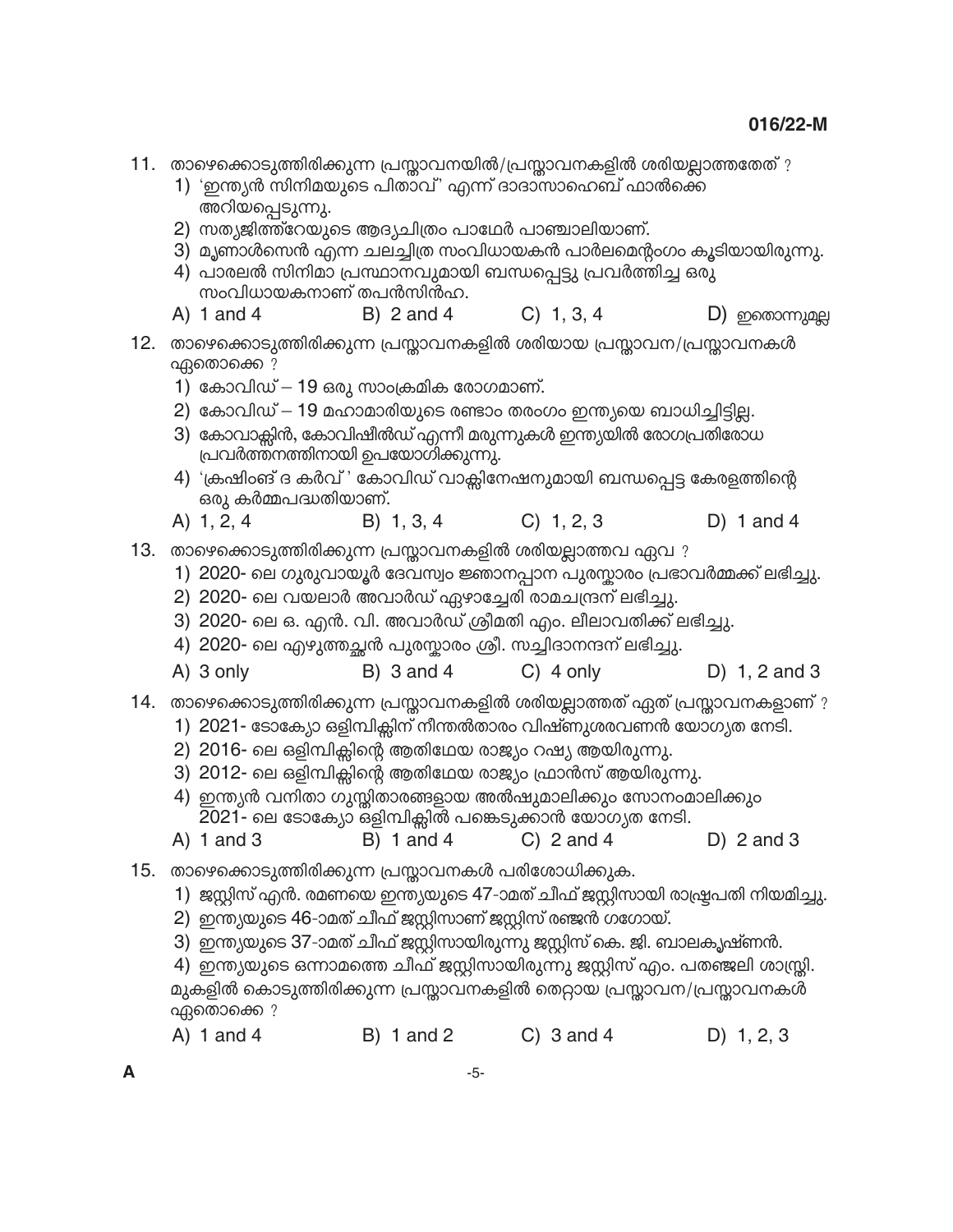|     | 16. താഴെക്കൊടുത്തിരിക്കുന്ന പ്രസ്താവന/പ്രസ്താവനകളിൽ ശരിയായതേത് ?<br>1) 2020 ഡിസംബറിലാണ് ബ്യൂറേവി ചുഴലിക്കാറ്റ് വീശിയടിച്ചത്.<br>പ്രദേശത്തെയാണ് ബാധിച്ചത്.<br>4) 2017-ലാണ് ഓഖി ചുഴലിക്കാറ്റ് നാശനഷ്ടങ്ങൾ വിതച്ചത്.<br>A) 1, 2, 3                                               | B) 2, 3, 4                                   | 2) നിവാർ ചുഴലിക്കാറ്റ് തമിഴ്നാട്, പുതുച്ചേരി, ആന്ധ്രാപ്രദേശ്, ശ്രീലങ്ക എന്നീ<br>3) നിസാർഗ ചുഴലിക്കാറ്റ് ഇന്ത്യയിലെ ഗുജറാത്ത് സംസ്ഥാനത്തെ സാരമായി ബാധിച്ചു.<br>$C)$ 1 and 3                                                                                                                                                                                  | D) $1, 2, 4$                        |
|-----|-------------------------------------------------------------------------------------------------------------------------------------------------------------------------------------------------------------------------------------------------------------------------------|----------------------------------------------|-------------------------------------------------------------------------------------------------------------------------------------------------------------------------------------------------------------------------------------------------------------------------------------------------------------------------------------------------------------|-------------------------------------|
| 17. | താഴെക്കൊടുത്തിരിക്കുന്ന പ്രസ്താവനയിൽ/പ്രസ്താവനകളിൽ തെറ്റായി<br>രേഖപ്പെടുത്തിയിരിക്കുന്നവ ഏവ ?<br>2) പഴശ്ശി സ്താരകം മാനന്തവാടിയിലാണ്.<br>3)  പഴശ്ശീരാജാ ആർക്കിയോളജിക്കൽ മ്യൂസിയം കൽപ്പറ്റയിലാണ്.<br>4) പഴശ്ശിരാജാവ് വെടിയേറ്റ് മരിച്ചത് തലശ്ശേരിയിൽ വച്ചാണ്.<br>A) $1$ and $2$ | B) $3$ and $4$                               | 1) പഴശ്ശി ഡാം കമ്മീഷൻ ചെയ്തത് പ്രധാനമന്ത്രി മൊറാർജി ദേശായിയാണ്.<br>$C)$ 1 and 4                                                                                                                                                                                                                                                                             | D) $2$ and $4$                      |
|     | 18. താഴെക്കൊടുത്തിരിക്കുന്ന ജോടികളിൽ തെറ്റായി ചേർക്കപ്പെട്ടത് ഏവ ?<br>1) തേങ്ങ<br>2) പപ്പായ<br>3) കൈതച്ചക്ക<br>4) ഈന്തപ്പഴം<br>A) 2 only                                                                                                                                      | $B)$ 1 and 2                                 | കൊക്കോസ് ന്യൂസിഫിറ<br>മാംഗി ഫിറാ ഇൻഡിക്കാ<br>അനാനാസ് കോമോസസ്<br>ഫോണിക്സ് ഡാക്റിലിഫിറാ<br>$C)$ 2 and 3                                                                                                                                                                                                                                                       | D) $3$ and $4$                      |
| 19. | 3) അഴിമതി കേസുകൾ ലോകായുക്ത അന്വേഷിക്കുന്നു.<br>$A)$ 1 and 3<br>C) 2, 3, 4                                                                                                                                                                                                     | എന്ന സ്ഥാപനം നിലവിൽ വന്നത് മഹാരാഷ്ട്രയിലാണ്. | താഴെക്കൊടുത്തിരിക്കുന്നവയിൽ ശരിയായ പ്രസ്താവന/പ്രസ്താവനകൾ ഏവ ?<br>1) 1971-ൽ ലോകായുക്ത, ഉപലോകായുക്ത നിയമം വഴി ആദ്യമായി ലോകായുക്ത<br>2) 2012-ൽ പതിനൊന്നാമത് അഖിലേന്ത്യാ ലോകായുക്താ സമ്മേളനം ലോകായുക്താ<br>പരിധിയിൽ ബ്യൂറോക്രാറ്റുകളെക്കൂടി ഉൾപ്പെടുത്തണമെന്ന് ശുപാർശ ചെയ്തു.<br>4) 2019-ൽ മിസോറാം നിയമനിർമ്മാണസഭ ഒരു ലോകായുക്ത ബിൽ പാസ്സാക്കി.<br>$B)$ 1, 2, 4 | D) മുകളിൽ കൊടുത്തിരിക്കുന്നവയെല്ലാം |
| 20. | താഴെക്കൊടുത്തിരിക്കുന്ന പ്രസ്താവനകൾ പരിശോധിക്കുക.<br>1) ജീവശാസ്ത്രത്തിന്റെ ഒരു ശാഖയാണ് പരിസ്ഥിതിശാസ്ത്രം.<br>പ്രകൃതിയും'.<br>ഏവ ?<br>A) 1 and 2                                                                                                                               | B) 4 only                                    | 2) പാരിസ്ഥിതിക ഘടനയുടെ ഏറ്റവും വലിയ അളവുകോൽ ബയോസ്ഫിയർ ആണ്.<br>3) ജോർജ് പെർകിൻസ് മാർഷിന്റെ ഗ്രന്ഥമാണ് 1864-ൽ പ്രസിദ്ധീകരിച്ച 'മനുഷ്യനും<br>4) 'നിശബ്ബ വസന്തം' എന്നത് റോബർട്ട് മക് ആർതറിന്റെ ഗ്രന്ഥമാണ്.<br>മുകളിൽ കൊടുത്തിരിക്കുന്ന പ്രസ്താവനകളിൽ തെറ്റായ പ്രസ്താവന/പ്രസ്താവനകൾ<br>C) $3$ and $4$                                                            | D) 2 only                           |

 $\mathbf{A}$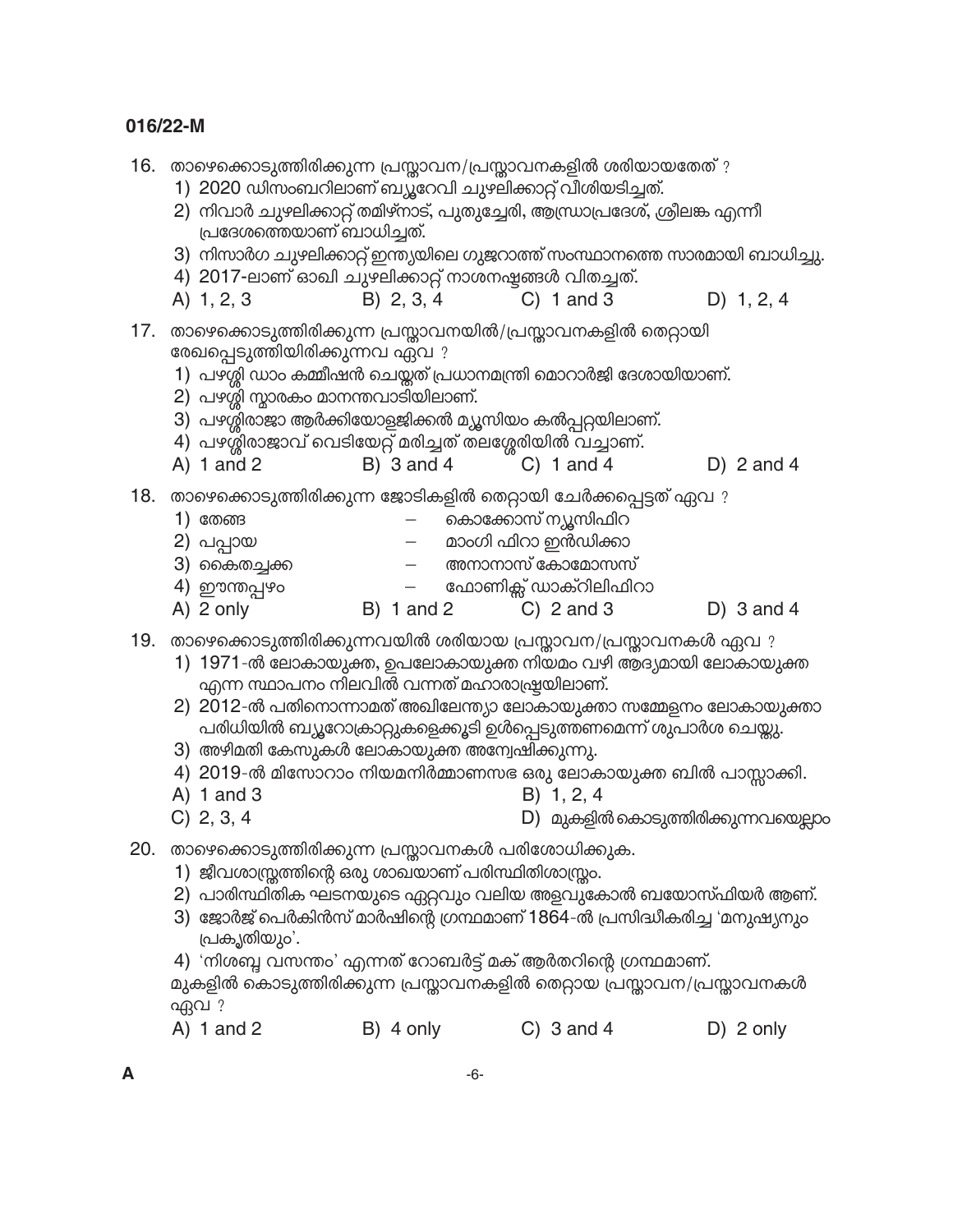| 21. | ഇന്ത്യൻ ഉപദ്വീപിന്റെ കിഴക്കൻ പ്രവിശ്യയിലെ ഹിന്ദുമതത്തിന്റെ ആദ്യത്തെ<br>ശക്തരായ രക്ഷാധികാരികൾ ആരായിരുന്നു ?                                        |                             |                                                                |                                          |
|-----|---------------------------------------------------------------------------------------------------------------------------------------------------|-----------------------------|----------------------------------------------------------------|------------------------------------------|
|     | A) ചാലൂകൃർ                                                                                                                                        | B) പല്ലവർ         C) മുഗളർ  |                                                                | D) രാഷ്ട്രകൂടർ                           |
|     | 22. പാറയിൽ കൊത്തിയെടുത്ത 'ഡിസന്റ് ഓഫ് ഗാഞ്ജസ്' എന്ന പ്രസിദ്ധമായ പല്ലവ<br>റിലീഫ് ശില്പം _______ ആണ്.                                               |                             |                                                                |                                          |
|     | A) മഹാബലിപുരത്ത് B) സാഞ്ചിയിൽ  C) എല്ലോറയിൽ                                                                                                       |                             |                                                                | D) അജന്തയിൽ                              |
| 23. | തഞ്ചാവൂരിൽ സ്ഥിതി ചെയ്യുന്ന ബ്രിഹദേശ്വര ക്ഷേത്രം ദക്ഷിണേന്ത്യയിലെ<br>ആദ്യകാലത്തെ ഏറ്റവും വലിയ _______ ക്ഷേത്രമാണ്.                                |                             |                                                                |                                          |
|     | A) ഗുപ്ത                                                                                                                                          | B) ബുദ്ധ             C) ചോള |                                                                | $D)$ $\triangle$ $\triangle$ $\triangle$ |
| 24. | മദ്ധ്യകാലത്തെ ഏറ്റവും വലുതും ആലങ്കാരികവുമായ ഹിന്ദു ക്ഷേത്ര സമുച്ചയ<br>മായ കാന്ദാര്യ മഹാദേവ ക്ഷേത്രം കാണപ്പെടുന്ന സ്ഥലം.                           |                             |                                                                |                                          |
|     | A) കാഞ്ചീപുരം                                                                                                                                     | B) എലഫൻ്റ                   | C) $\Delta$ $\omega$                                           | D) ഖജുരാഹോ                               |
| 25. | ജാപ്പനീസ് കലാകാരനായ കത്സൂഷിക ഹോകുസായ് എദോ (Edo) കാലഘട്ട<br>ത്തിലെ ________ ചിത്രകാരനും, പ്രിന്റ് മേക്കറും ആയിരുന്നു.                              |                             |                                                                |                                          |
|     | A) യമടോ-ഇ<br>C) ഉകിയോ-ഇ                                                                                                                           |                             | B) ലിത്തോഗ്രാഫി                                                |                                          |
|     |                                                                                                                                                   |                             | D) ഫ്ലക്സോഗ്രാഫി                                               |                                          |
| 26. | പൂർത്തിയാക്കിയ, അന്തപുരത്തിൽ ദേഹശുദ്ധിയിൽ ഏർപ്പെട്ടിരിക്കുന്ന നഗ്നരായ്<br>സ്ത്രീകളെയാണ്.                                                          |                             | ___ ൽ ചിത്രീകരിക്കുന്നത് 1863-ൽ അഗസ്റ്റസ് ഡൊമിനിക്ക് ഇൻഗ്രസ്സ് |                                          |
|     | A) ടർക്കിഷ്ബാത്ത്                                                                                                                                 |                             | $B)$ ഒളിമ്പിയ                                                  |                                          |
|     | $C)$ ദ വേവ്                                                                                                                                       |                             | D) ബാത്ത്ഷേബ അറ്റ് ഹെർ ബാത്ത്                                  |                                          |
| 27. | പാശ്ചാത്യ കലയിലെ ആദ്യത്തെ തീർത്തും അധാർമ്മികമായ സ്ത്രീ നഗ്നതയായി<br>രുന്നു. സാങ്കല്പികമോ പൗരാണികമോ ആയ അർത്ഥവ്യാപ്തിയോ ഇല്ലാതെ ഗോയ<br>ചിത്രീകരിച്ച |                             |                                                                |                                          |
|     | A) രണ്ട് ബ്രട്ടൺ സ്ത്രീകൾ                                                                                                                         |                             | $B$ ) ആംബ്രോയിസ് വൊള്ളാർഡ്                                     |                                          |
|     | C) ക്രിസ്റ്റീനയുടെ ലോകം                                                                                                                           |                             | D) ലാ മഞ്ച ഡെസ്ന്യൂഡ                                           |                                          |
|     | 28. SBI യുടെ ലോഗോ ആരാണ് ചിത്രീകരിച്ചത് ?                                                                                                          |                             |                                                                |                                          |
|     | A) റെയ്മണ്ട് ലോവി                                                                                                                                 |                             | B) ശേഖർ കാമത്ത്                                                |                                          |
|     | $C)$ പോൾ റാണ്ട്                                                                                                                                   |                             | D) ആർ. കെ. ലക്ഷ്യൺ                                             |                                          |
| 29. | കർഷകനും, ഇന്ത്യൻ സ്വാതന്ത്ര്യ സമര സേനാനിയും ആയിരുന്ന __________<br>രുന്നു ഇന്ത്യൻ ദേശീയ പതാക ഡിസൈൻ ചെയ്തത്.                                       |                             |                                                                | ആയി                                      |
|     | A) പിങ്കളി വെങ്കയ്യ<br>C) ബാലാഗംഗാധർ തിലക്                                                                                                        |                             | B) സർവ്വേപ്പള്ളി രാധാകൃഷ്ണൻ<br>$D)$ സിസ്റ്റർ നിവേദിത           |                                          |

 $\boldsymbol{\mathsf{A}}$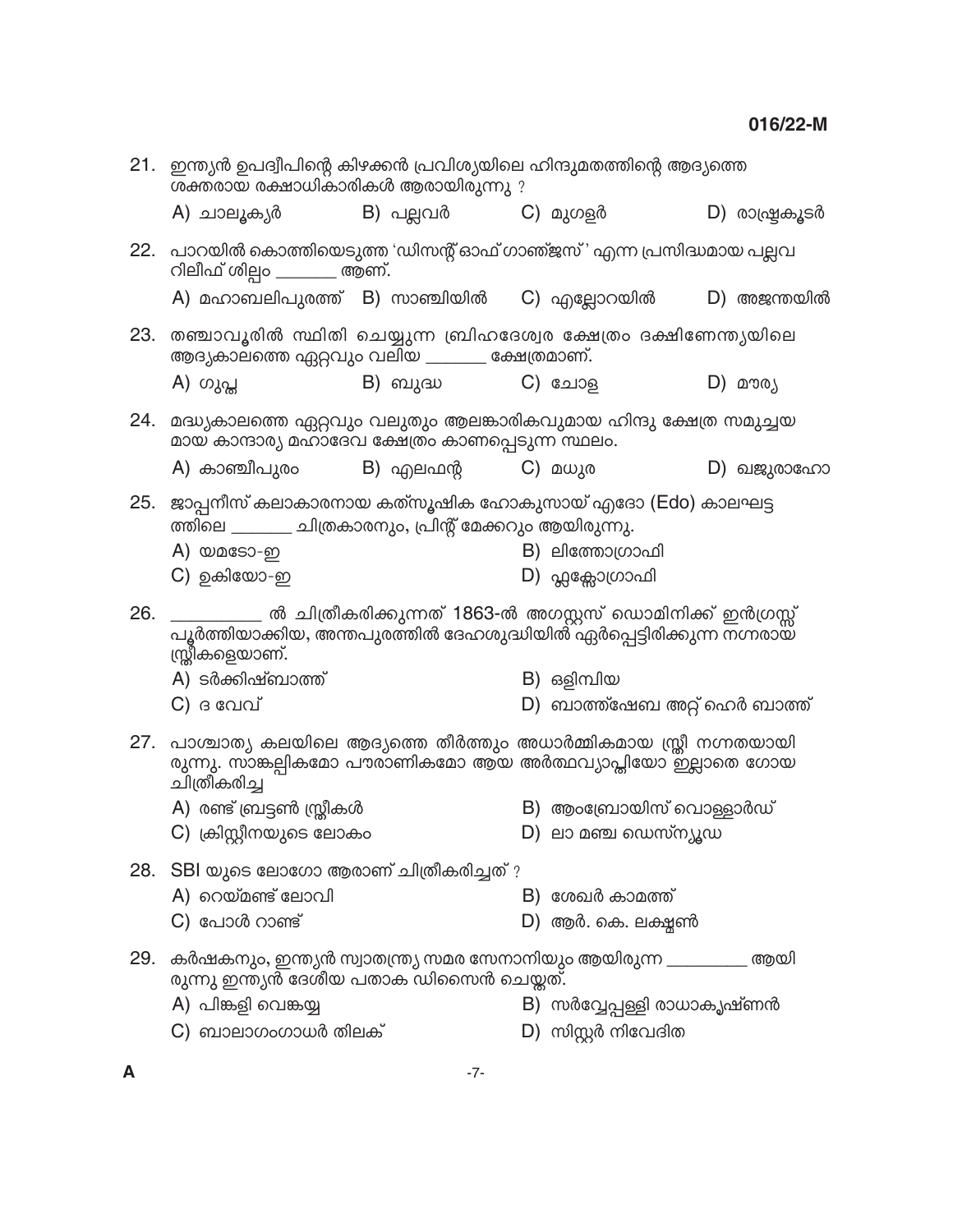| 30. | ഇന്ത്യയുടെ യഥാർത്ഥ ഭരണഘടനയുടെ ഓരോ പേജും മനോഹരമായി കാലി<br>ഗ്രാഫി ഉപയോഗിച്ച് കൈകൊണ്ട് എഴുതിയത് ശാന്തിനികേതനിൽ നിന്നുള്ള<br>കലാകാരന്മാരായ _________ ആയിരുന്നു.                                     |                                                         |                                             |               |
|-----|--------------------------------------------------------------------------------------------------------------------------------------------------------------------------------------------------|---------------------------------------------------------|---------------------------------------------|---------------|
|     | A) ബിനോയി ബിഹാരി മുഖർജിയും, ബാരൺ ഡേയും                                                                                                                                                           |                                                         |                                             |               |
|     | B) രബീന്ദ്രനാഥ് ടാഗോറും, രാംകിങ്കർ ബെയ്ജും                                                                                                                                                       |                                                         |                                             |               |
|     | $C$ ) നന്ദലാൽ ബോസും, ബിയോഹർ രാം മനോഹർ സിൻഹയും                                                                                                                                                    |                                                         |                                             |               |
|     | D) മഹർഷി ദേവേന്ദ്രനാഥ് ടാഗോറും, രബീന്ദ്രനാഥ് ടാഗോറും                                                                                                                                             |                                                         |                                             |               |
|     | 31. 2012-ൽ കെ. ജി. സുബ്രഹ്മണ്യന് _________ പുരസ്കാരം ലഭിച്ചു.                                                                                                                                    |                                                         |                                             |               |
|     | A) രവിവർമ്മ പുരസ്കാരം                                                                                                                                                                            |                                                         | B) പത്മവിഭൂഷൻ                               |               |
|     | C) ശിരോമണി പുരസ്കാരം                                                                                                                                                                             |                                                         | D) പത്മശ്രീ                                 |               |
| 32. | ബറോഡയിൽ നിന്ന് പ്രസിദ്ധീകരിച്ച ഈ മാസിക 1973-ലെ അവസാന ലക്കം വരെ<br>ഭൂപൻ ഖേക്കർ എഡിറ്റു ചെയ്തു.                                                                                                    | 1969-ൽ ഗുലാം മുഹമ്മദ് ഷെയ്ക്ക് സ്ഥാപിച്ച ഒരു മാസികയാണ്. |                                             |               |
|     | A) മോണോഗ്രാഫ്                                                                                                                                                                                    |                                                         | B) ക്രിയേറ്റീവ് സർക്യൂട്ട്                  |               |
|     | C) ദ ആർട് ഓഫ് ടുഡേ                                                                                                                                                                               |                                                         | D) വൃശ്ചിക്                                 |               |
|     | 33.   ഇന്ത്യയിലെ കലാ വിമർശന രചനയുടെ തുടക്കക്കാരിൽ ഒരാളായിരുന്നു<br>A) ഗീത കപൂർ<br>C) ആർ. ശിവകുമാർ                                                                                                |                                                         | $B$ ) എം. എൻ. കപൂർ<br>D) രഞ്ജിത് ഹൊസ്കോട്ടെ |               |
|     | 34. വില്യം ബ്ലേക്കിനെ _________ കാലഘട്ടത്തിലെ ദൃശ്യകലയുടെയും, കവിതയുടെയും<br>ചരിത്രത്തിലെ ഒരു പ്രധാന വ്യക്തിയായി കണക്കാക്കപ്പെടുന്നു.<br>A) നിയോക്ലാസിക് B) ബറൂക്ക് C) റൊമാന്റിക് D) മാനറിസ്റ്റ് |                                                         |                                             |               |
| 35. | ഏതൊരു ഒർജിനൽ ചിത്രകാരന്റേയും അവശ്യ സ്രോതസ്സ് പ്രകൃതി തന്നെയായി<br>രിക്കണമെന്നും, പ്രകൃതിയിൽ നിന്ന് നേരിട്ട് വരയ്ക്കുന്നതിന് ബദലില്ലെന്നും<br>വാദിച്ചത് _________ ആണ്.                            |                                                         |                                             |               |
|     | A) ജോൺ കോൺസ്റ്റബ്ൾ                                                                                                                                                                               |                                                         | $B)$ ഡേവിഡ്                                 |               |
|     | C) ജോൺ റോബർട്ട് കോസൻസ്                                                                                                                                                                           |                                                         | D) ടർണർ                                     |               |
| 36. | _________ സമുദ്രത്തിന്റെ എല്ലാ ഭാവങ്ങളിലും ഭ്രമിച്ചു, വിശിഷ്യാ അതിന്റെ കൂടുതൽ<br>അക്രമാസക്തമായ വശങ്ങളിൽ.                                                                                         |                                                         |                                             |               |
|     | A) ചാർഡിൻ                                                                                                                                                                                        | B) ടർണർ                                                 | $C)$ വാട്ടോ                                 | $D)$ ടൈപ്പോളോ |
| 37. | 1830-ലെ ജൂലൈ വിപ്ലവത്തെ അനുസ്മരിച്ച് _________ വരച്ച ചിത്രമാണ് 'ലിബർട്ടി<br>ലീഡിംഗ് ദ പീപ്പ്ൾ'.                                                                                                  |                                                         |                                             |               |
|     | A) യൂജിൻ ഡിലാക്വ B) റൂബൻസ് C) ലൂയി ഫിലിപ്പ് D) ജെറിക്കോ                                                                                                                                          |                                                         |                                             |               |
| A   |                                                                                                                                                                                                  | -8-                                                     |                                             |               |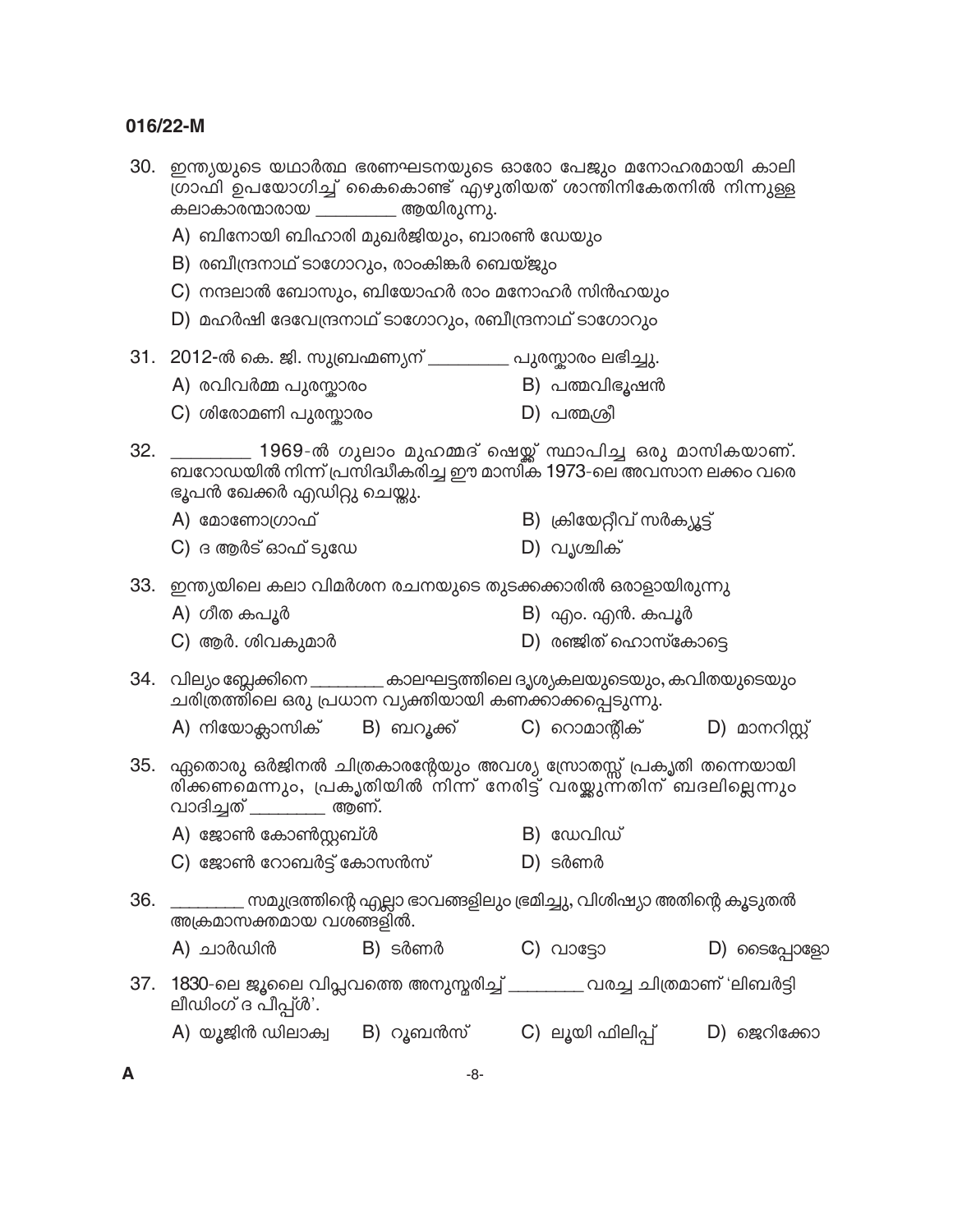| 38. | ഫ്രഞ്ച് റൊമാന്റിക് ചിത്രകാരനായ __________ 1818-19 ൽ വരച്ച ഓയിൽ പെയിന്റിംഗായ<br>'ദ റാഫ്റ്റ് ഓഫ് ദ മെഡൂസ' ഫ്രഞ്ച് റൊമാന്റിസിസത്തിന്റെ പ്രതീകമായി മാറി.                                                                         |                                                                  |                            |              |
|-----|------------------------------------------------------------------------------------------------------------------------------------------------------------------------------------------------------------------------------|------------------------------------------------------------------|----------------------------|--------------|
|     | A) ഡിലാക്വ                                                                                                                                                                                                                   |                                                                  | $B)$ ബാരൺ ഗ്രോസ്           |              |
|     | $C$ ) തിയോഡർ ജെറിക്കോ                                                                                                                                                                                                        |                                                                  | D) ഫ്രാൻകോയിസ് റൂഡ്        |              |
| 39. | 19-ാം നൂറ്റാണ്ടിലെ ഫ്രഞ്ച് ഫോട്ടോഗ്രാഫറിൽ ഏറ്റവും ശ്രദ്ധേയനായത് ___<br>ആയിരുന്നു.                                                                                                                                            |                                                                  |                            |              |
|     | A) ഫോറി                                                                                                                                                                                                                      |                                                                  | B) ബോദ്ലയർ                 |              |
|     | C) കോംപ്തേ                                                                                                                                                                                                                   |                                                                  | D) ഫെലിക്സ് നദാർ           |              |
| 40. | 'ദ പെയിന്റേഴ്സ് ഓഫ് മോഡേൺ ലൈഫ് ' എന്ന ലേഖനത്തിൽ __________<br>ചിത്രകലയിലെ റിയലിസ്റ്റ് പ്രസ്ഥാനത്തിന് പിന്നിലുള്ള പ്രത്യയശാസ്ത്രത്തിന്റെ<br>ഏറ്റവും ശ്രദ്ധേയമായ പ്രസ്താവന നടത്തിയത്.                                          |                                                                  |                            | ആണ്          |
|     | A) കാൾ മാർക്ക്                                                                                                                                                                                                               | B) ബോദ്ലയർ C) കോർബറ്റ്                                           |                            | D) എംഗൽസ്    |
| 41. | ഇടം വിഷയ്മായി മാറുന്നു.                                                                                                                                                                                                      | ____ എന്ന ചിത്രത്തിൽ കലാകാരൻ മാത്രമല്ല ആദ്യമായി കല സൃഷ്ടിക്കുന്ന |                            |              |
|     | A) എ ബറിയൽ അറ്റ് ഓർണൻസ്                                                                                                                                                                                                      |                                                                  | $B$ ) സ്റ്റോൺ ബ്രേക്കേഴ്സ് |              |
|     | C) ആർടിസ്റ്റ് സ്റ്റുഡിയോ                                                                                                                                                                                                     |                                                                  | $D)$ ബാത്തേഴ്സ്            |              |
| 42. | റിയലിസത്തിൽ നിന്ന് ഇംപ്രഷണലിസത്തിലേക്കുള്ള പരിവർത്തനത്തിലെ ഒരു<br>സുപ്രധാന വ്യക്തിത്വവും, ആധുനിക ജീവിത സാഹച്മ്യവും വരച്ച 19-ാം നൂറ്റാണ്ടിലെ<br>ആദ്യ കലാക്ാരന്മാരിൽ ഒരാളുമായിരുന്നു                                           |                                                                  |                            |              |
|     | A) എഡ്വാർഡ് മാനെ B) ഗയ്ൻസ്ബറോ C) കാനലറ്റോ                                                                                                                                                                                    |                                                                  |                            | $D)$ ഗ്വാർഡി |
| 43. | 'സലോൺ-ഡി-പരിസിന്' പകരമായി __________ ഉം അനുയായികളും നടത്തിയ സ്വതന്ത്ര<br>പ്രദർശനങ്ങളിൽ 1874-ൽ ആദ്യമായി പ്രദർശിപ്പിച്ച 'ഇംപ്രഷൻ സൺറൈസ്'<br>എന്ന പെയിന്റിംഗിന്റെ തലക്കെട്ടിൽ നിന്നാണ് 'ഇംപ്രഷണിസം' എന്ന പദം<br>ഉരുത്തിരിഞ്ഞത്. |                                                                  |                            |              |
|     | $A)$ വിസ്ലർ                                                                                                                                                                                                                  | B) മാനെ                                                          | $C)$ cope                  | $D)$ മോനെ    |
| 44. | കലാസൃഷ്ടികളായി പരിഗണിക്കപ്പെടുന്ന പൗരാണികമായ, ഇന്നും നിലനിൽക്കുന്ന<br>മനുഷു നിർമ്മിത സൃഷ്ടികൾ പ്രധാനമായും _________ ൽ നിന്നാണ് കണ്ടു<br>വരുന്നത്.                                                                            |                                                                  |                            |              |
|     | A) ജപ്പാൻ                                                                                                                                                                                                                    | B) യൂറോപ്പ് C) അന്റാർട്ടിക                                       |                            | D) ആഫ്രിക്ക  |
| 45. | പ്രശസ്തമായ ആദ്യകാല വീനസ് ശിൽപ്പങ്ങളിൽ ഏറ്റവും പ്രധാനപ്പെട്ടതിനെ<br>_ എന്നും വിളിക്കുന്നു.                                                                                                                                    |                                                                  |                            |              |
|     | A) 'ദ വീനസ് ഓഫ് വില്ലൻഡോർഫ്'                                                                                                                                                                                                 |                                                                  | B) 'ദ വീനസ് ഓഫ് ലോസൽ'      |              |
|     | C) 'ദ വീനസ് ഓഫ് ലസ്പുഗ്'                                                                                                                                                                                                     |                                                                  | $D)$ 'ദ മെഡിസി വീനസ്'      |              |
| 46. |                                                                                                                                                                                                                              | _____ പ്രാചീന ശിലായുഗ ചിത്രങ്ങൾക്ക് പ്രസിദ്ധമാണ്.                |                            |              |
|     | A) എടയ്ക്കൽ                                                                                                                                                                                                                  | $B)$ അജന്ത                                                       | $C)$ ലാസ്കോ                | D) എല്ലോറ    |

 $\boldsymbol{\mathsf{A}}$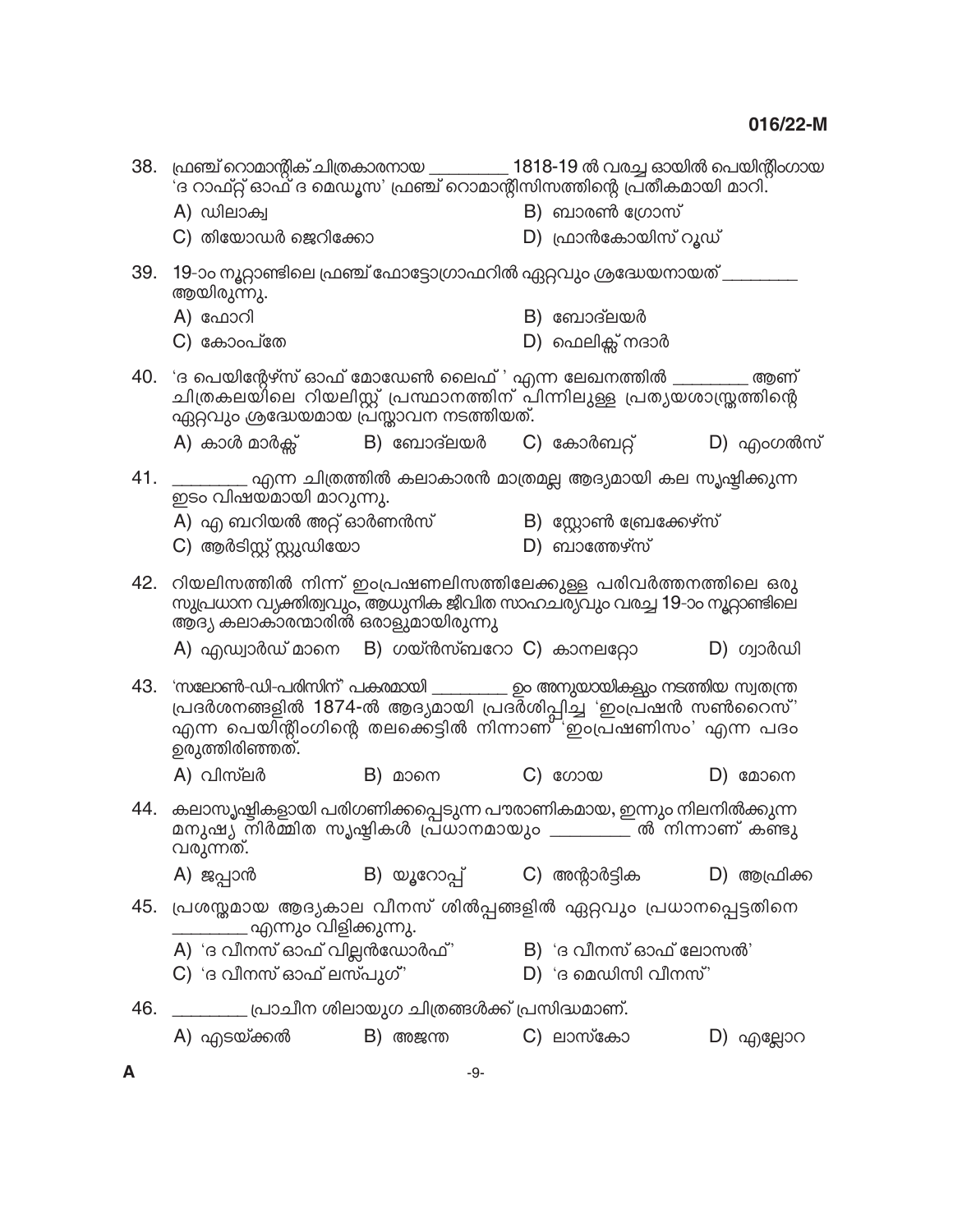| 47. | 18 മീറ്ററിലധികമുള്ള ഭീമാകാരമായ മനുഷ്യ രൂപങ്ങൾ നിർമ്മിക്കപ്പെട്ടത് ഈ<br>ദ്വീപിലാണ്.                                                    |                              |                                                           |                   |
|-----|---------------------------------------------------------------------------------------------------------------------------------------|------------------------------|-----------------------------------------------------------|-------------------|
|     | A) ഡെവോൺ ദ്വീപ്     B)  ജമൈക്ക                                                                                                        |                              | C) ഗ്രീൻലാന്റ്                                            | D) ഈസ്റ്റർ ദ്വീപ് |
| 48. | ഈജിപ്ഷ്യൻ കലയുടെ ആദ്യകാല മാതൃകകളിലൊന്നിനെ _________<br>വിളിക്കുന്നു.                                                                  |                              |                                                           | . എന്നു           |
|     | A) പാലറ്റ് ഓഫ് നാർമർ                                                                                                                  |                              | $B$ ) ദ നെബ്രാസ്കി ഡിസ്ക്ക്                               |                   |
|     | C) തോർഡ് ഹാമ്മർ                                                                                                                       |                              | D) 'ദ ട്രൻന്തോളം ചാരിയറ്റ്'                               |                   |
| 49. | റോമൻ ചുമർ ചിത്രകലയുടെ ചരിത്രം നമുക്കു കണ്ടെത്താനാകുന്ന നഗരമായ<br>അഗ്നിപർവ്വത ചാരത്തിൽ കുഴിച്ചു മൂടപ്പെടുകയായിരുന്നു.                  |                              | 79 എ. ഡി. യിൽ വെസൂവിയസ് അഗ്നിപർവ്വതം പൊട്ടിത്തെറിച്ചപ്പോൾ |                   |
|     | A) നേപ്പ്ൾസ്                                                                                                                          | B) പോംപെയ് $\bf{C}$ ) വെനീസ് |                                                           | $D)$ മിലാൻ        |
| 50. | ആദ്യകാല നെതർലാൻഡിഷ് ചിത്രകാരനായ_________ 1434-ൽ വരച്ച എണ്ണ<br>ഛായ ചിത്രമാണ് 'ദ ആർണോൽഫിനി മാര്യേജ്'.                                   |                              |                                                           |                   |
|     | A) യാൻ വാൻ ഐക്ക്                                                                                                                      |                              | B) റോഗിയർ വാൻ ഐക്ക്                                       |                   |
|     | C) ബോഷ്                                                                                                                               |                              | $D)$ ഫോക്ക്വേ                                             |                   |
| 51. | ഹിരോണിമസ് ബോഷ് വരച്ച 'ദ ഗാർഡൻ ഓഫ് എർത്ത്ലി ഡിലൈറ്റ്' വളരെ<br>വലിയ ഒരു                                                                 |                              |                                                           |                   |
|     | A) ഹെക്സാപിറ്റ്                                                                                                                       |                              | B) ഡിപ്റ്റിക്                                             |                   |
|     | $C)$ ട്രിപ്റ്റിക്                                                                                                                     |                              | $D)$ പെന്റാപ്റ്റിക്                                       |                   |
| 52. | ________ ആണ് ഏക ധ്രുവ വാണിഷിംഗ് (Single Point Vanishing) വീക്ഷണ<br>കാഴ്ചപ്പാട് കണ്ടെത്തിയത്.                                          |                              |                                                           |                   |
|     | A) ബ്രൂണലസ്ക്കി                                                                                                                       |                              | $B)$ ഗിബേർട്ടി                                            |                   |
|     | $C$ ) ആന്റോണിയോ മാനറ്റി                                                                                                               |                              | D) വിദ്യോറിയോ മാഗ്നാഗോ                                    |                   |
| 53. | ഡൊണാറ്റല്ലോയുടെ _________ അദ്ദേഹത്തെ നവോത്ഥാന കാലഘട്ടത്തിന്റെ മുൻ<br>നിരയിൽ പ്രതിഷ്ഠിക്കുന്ന ഏറ്റവും പ്രശസ്തമായ ശിൽപ്പങ്ങളിൽ ഒന്നാണ്. |                              |                                                           |                   |
|     | A) പ്യൂട്ടോ വിത്ത് ഫിഷ്                                                                                                               |                              | $B)$ ഡേവിഡ്                                               |                   |
|     | $C$ ) ഹെർക്യുലീസ് ആൻഡ് ആൻഡ്യൂസ് $D$ ) എ ഡയിംഗ് ഗ്വാൾ                                                                                  |                              |                                                           |                   |
| 54. | ആദ്യകാല ഇറ്റാലിയൻ നവോത്ഥാന കലാകാരനായ _________ ചെയ്ത ഫ്രസ്കോ<br>ചിത്രമാണ് 'ദ ഹോളി ട്രിനിറ്റി'.                                        |                              |                                                           |                   |
|     | A) കാമ്പിൻ                                                                                                                            |                              | $B)$ വാൻഡർ വെയ്ഡൻ                                         |                   |
|     | C) യാൻ ആന്റ് ഹ്യൂബർട്                                                                                                                 |                              | D) മസാസ്സിയോ                                              |                   |
|     |                                                                                                                                       |                              |                                                           |                   |

 $\mathbf{A}$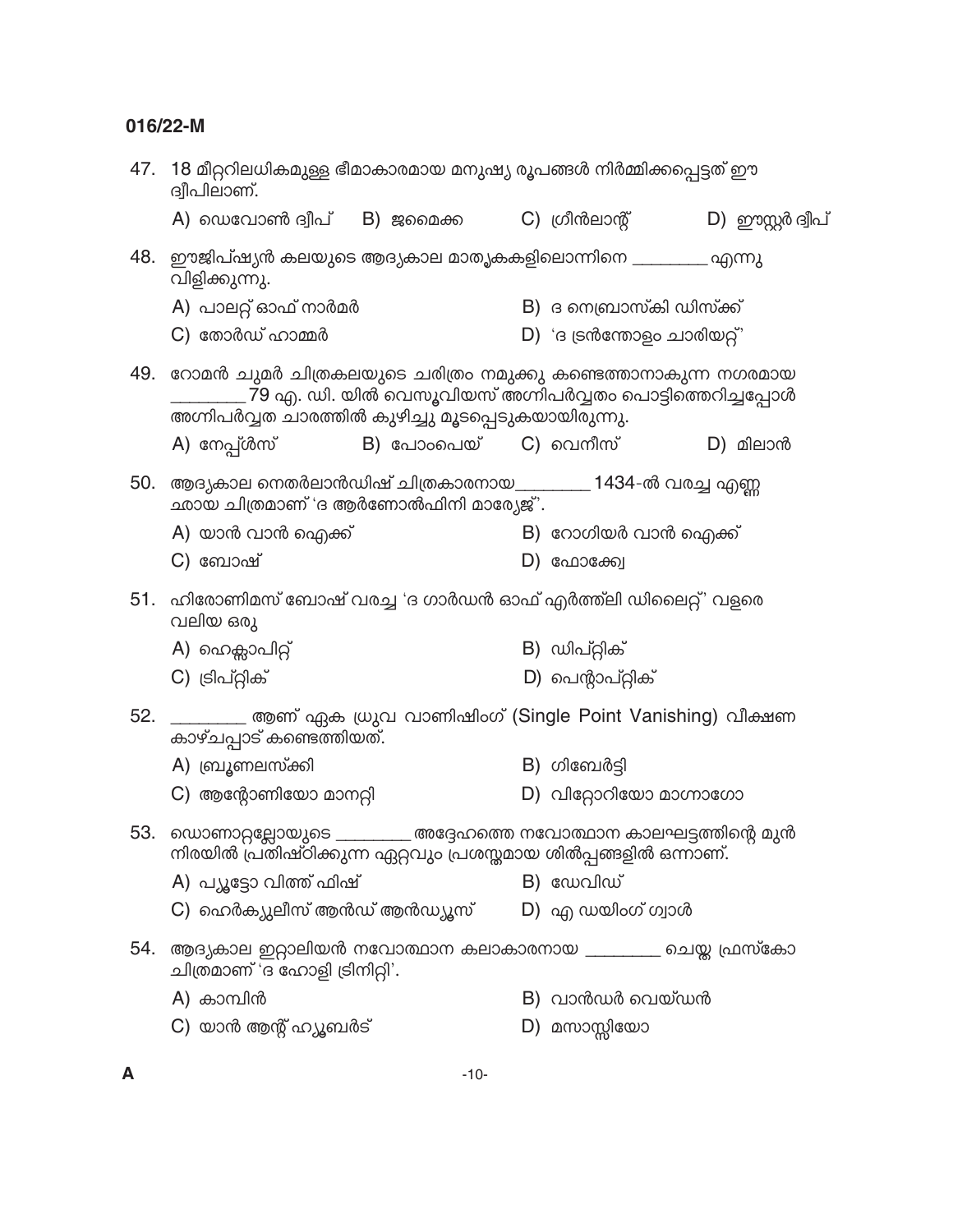- 55. തന്റെ മേലങ്കിയിൽ കിടത്തിയിരിക്കുന്ന ഉണ്ണിയേശുവിന്റെ മുമ്പിൽ ആരാധനയോടെ മുട്ടുകുത്തി നിൽക്കുന്ന മേരിയുടെ ദൃശ്യം'', അഞ്ച് മാലാ്ഖമാർ അവന്റെ ജനനത്തെ സ്വാഗതം ചെയ്യുകൊണ്ട് പാടുകയും അവരിൽ രണ്ടുപേർ വീണവായിക്കുകയും ചെയ്യുന്നു. അവരുടെ അരികിൽ ഒരു കഴുത മോങ്ങുന്നതായി കാണുകയും, ഒരു കാള ക്രിസ്റ്റുവിനെ ഗൗരവത്തിലും നോക്കുന്നു. ആരുടെ പെയിന്റിംഗ് ആണ് ഇവിടെ പരാമർശിക്കുന്നത് ? ഏതാണ് ഈ ചിത്രം ?
	- A) ഫ്രാ ആൻജലീക്ക; 'ദ അനൺസിയേഷൻ'
	- B) ഗസ്സോലി; 'ദ ജേർണി ഓഫ് ദ മാഗി'
	- C) പിയറോ ഡല്ല ഫ്രാൻസിസ്ക്ക ; 'ദ നേറ്റിവിറ്റി'
	- D) മസാസ്സിയോ; 'ദ ട്രിബ്യൂട്ട് മണി'
- 56. \_\_\_\_\_\_\_\_ ന്റെ 'മാർസ് ആൻഡ് വീനസ്' വെസ്പുച്ചി കുടുംബത്തിന് വേണ്ടി വരച്ചതും ഒരു പക്ഷേ ഒരു വിവാഹത്തെ അനുസ്തരിക്കുന്നതും, സൗമ്യമായ സ്റ്റേഹ ത്തിന്റേയും, മൃഗതൃഷ്ണയുടെ ഉപമയോടെ ഉള്ളതുമാക്കുന്നു.
	- A) അയേർട്സന്റെ
	- C) എൽ ഗ്രേക്കോയുടെ
- B) പിയറോ ഡി കോസിമയുടെ
- $D)$  ബോട്ടിസെല്ലിയുടെ
- \_\_\_\_ എന്ന പെയിന്റിംഗിൽ മാൻഡിഗ്ന ചിത്രം വലുതാണെന്ന് ധ്വനി 57. തന്റെ \_ പ്പിക്കാൻ 'ഫോർ ഷോർട്ടനിംഗ്'്പോലുള്ള ഭ്രമാത്മക ഉപകരണ്മായി രൂപങ്ങളെ 'കട് ഓഫ്'ചെയ്ത് ഫ്രെയിമിംഗ് കൊണ്ട് മറച്ചും അവതരിപ്പിക്കുന്നു.
	- A) സെയിന്റ് സെബാസ്റ്റ്യൻ

 $B)$  ദ ഡിപ്പോസിഷൻ

 $C)$  ദ റിസ്സറക്ഷൻ

- D) ദ ബാപ്റ്റിസം ഓഫ് ക്രൈസ്റ്റ്
- 58. 'ദ വിട്രൂവിയൻ മാൻ' എന്ന \_\_\_\_\_\_\_\_\_\_\_ യുടെ ഡ്രോയിംഗ് ഒരു സമ്പ്രദായത്തിന് ആനുപാതികമായി മനുഷൃശരീരം എങ്ങനെ അടിസ്ഥാനമാകുമെന്ന് വിവരിക്കുന്നു.
	- A) വാസരി
- B) റാഫേൽ
- $\mathsf{C}$ ) ലിയനാർഡോ ഡാവിഞ്ചി  $\mathsf{D}$ ) ആൻഡ്രേ സസാവിന
- 59. റഫേലിന്റെ ചിത്രം \_\_\_\_\_\_\_\_\_ ഉയർന്ന നവോത്ഥാന തത്വങ്ങളുടെ ഒരു പരി ണാമമാണ്.
	- A) ദ ഗിവിംഗ് ഓഫ് ദ കീ ടു സെയ്ന്റ് പീറ്റർ B) ദ സ്ക്കൂൾ ഓഫ് ആദൻസ്'
	- $C$ ) ലാമന്റേഷൻ ഓഫ് ക്രൈസ്റ്റ്  $D)$  ദ വിർജിൻ ഓഫ് ദ റോക്സ്
- 60. 'ദ വീനസ് ഓഫ് ഉർബിനോ' \_\_\_\_\_\_\_\_\_\_ ന്റെ പ്രശസ്തമായ ഒരു പെയിന്റിംഗ് ആണ്. B) ഗ്രു നേവാൾഡ്  $C$ ) ഷോൺഗോർ A) അൽ ടോർഫർ  $D)$  ടിഷ്യൻ
- 61. ലിയർനാഡോയുമായി താരതമ്യപ്പെടുത്തുമ്പോൾ തന്റെ ശാസ്ത്രീയ അന്വേഷണങ്ങൾ പരിമിതമാണെങ്കിലും \_\_\_\_\_\_\_\_\_\_\_\_\_ നെ 'വടക്കിന്റെ ലിയർനാഡോ' എന്നു വിളിക്കുന്നു.
	- A) മറോണി  $C)$  സവാൽഡോ
- B) ഡ്യൂറർ
- D) കൊറേജിയോ

A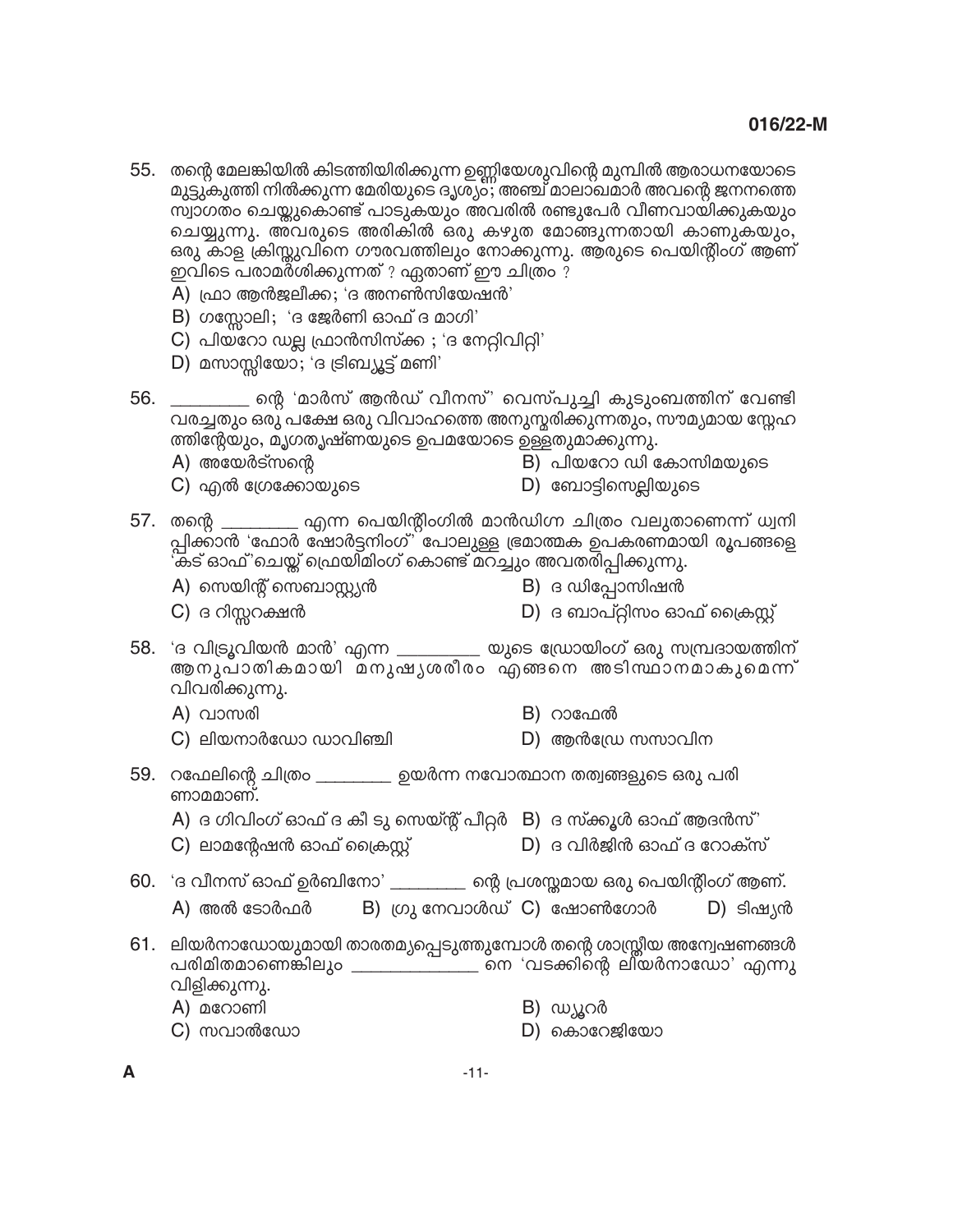| 62. | 1533-ൽ ഹാൻസ് ഹോൾബെയിൻ ചെയ്ത ചിത്രമായ ________അതിലെ<br>മുൻവശത്തുള്ള തലയോട്ടിയുടെ 'അനാമോർഫിക്' ചിത്രീകരണത്തിന് പേരു<br>കേട്ടതാണ്.                                                   |                          |  |                                          |               |  |
|-----|-----------------------------------------------------------------------------------------------------------------------------------------------------------------------------------|--------------------------|--|------------------------------------------|---------------|--|
|     | A) ദ അംബാസഡേഴ്സ്<br>$C)$ വാൻ ലെയ്ഡൻ                                                                                                                                               |                          |  | B) ക്ലോഎറ്റ്<br>$D)$ മാസ്സിസ്            |               |  |
| 63. | _________ന്റെ 1564 ലെ 'ദ പ്രൊസഷൻ ടു കാൽവരി' എന്ന പെയിന്റിംഗിൽ നിന്ന്<br>പ്രചോദനം ഉൾക്കൊണ്ട് ചെയ്ത ഒരു സിനിമയാണ് 'ദ മിൽ ആന്റ് ദ ക്രോസ്' .<br>A) പർമിജിയാനിനോസ്                     |                          |  | B) റൂസോസ്                                |               |  |
|     | $C$ ) പോൺഡോർമ്മോസ്                                                                                                                                                                |                          |  | $D$ ) പീറ്റർ ബ്രുഗേൽ ദ എൽഡേഴ്സ്          |               |  |
|     | 64. ജിയാം ബൊളോഗ്നയുടെ ________ ഭീമാകാരമായ മാർബിൾ ശിൽപങ്ങളുടെ ഒരു<br>സഞ്ചയമാണ്.                                                                                                    |                          |  |                                          |               |  |
|     | A) പേർസ്യൂസ്<br>C) ദ റേപ്പ് ഓഫ് സാബൈൻ                                                                                                                                             |                          |  | B) മെർക്കുറി<br>$D)$ ദ വിർജിൻ ആൻഡ് ചൈൽഡ് |               |  |
| 65. | ഫ്രഞ്ച് കലയിലെ ക്ലാസിക്കൽ പ്രവണത അതിന്റെ ഏറ്റവും വലിയ വ്യാപ്തി കണ്ടെത്തി<br>യത് _________ൽ് ആണെങ്കിലും അദ്ദേഹത്തിന്റെ ജോലി സമയം ഏതാണ്ട് പൂർണ്ണ<br>മായും ഇറ്റലിയിലാണ് ചെലവഴിച്ചത്. |                          |  |                                          |               |  |
|     | A) ബെഞ്ചമിൻ വെസ്റ്റ്                                                                                                                                                              |                          |  | B) നിക്കോളസ് പുഷ്യൻ                      |               |  |
|     | $C)$ വിൻസ്ലോ ഹോമർ                                                                                                                                                                 |                          |  | $D)$ മേരി കസറ്റ്                         |               |  |
| 66. | 1656-ൽ പൂർത്തിയാക്കിയ തന്റെ പ്രശസ്തമായ ചിത്രത്തിൽ വെലാസ്ക്വസ് തന്റെ<br>തന്നെ കലയുടെ സങ്കീർണ്ണതയെ സംക്ഷേപിച്ചു.                                                                    |                          |  |                                          |               |  |
|     | A) ദ ഹോളി ഫാമിലി ഓൺ ദി സ്റ്റെപ്സ് B) ദ ബച്ചേഴ്സ് ഷോപ്പ്                                                                                                                           |                          |  |                                          |               |  |
|     | $C)$ അറോറ                                                                                                                                                                         |                          |  | $D)$ ലാസ് മെനിനാസ്                       |               |  |
| 67. | <u> സ്രാ</u> ൻസ് ഹാൾസ് ഏതാണ്ട് പൂർണ്ണമായും വരച്ചത് ________ ആണ്. അദ്ദേഹ<br>ത്തിന്റെ ഛായ ചിത്ര്ങൾ ഈ ഗണ്ണങളിൽ പെട്ട്തായി വായിക്കപ്പെടുന്നു.                                         |                          |  |                                          |               |  |
|     | A) ലാന്റ് സ്കേപ്പ്                                                                                                                                                                |                          |  | B) പോർട്രൈച്ചർ                           |               |  |
|     | $C)$ സീ സ്കേപ്സ്                                                                                                                                                                  |                          |  | $D)$ സ്റ്റിൽ ലൈഫ്                        |               |  |
| 68. | 'ദ നൈറ്റ് വാച്ച്' __________ന്റെ വലിയതും പ്രശസ്തവുമായ പെയിന്റിംഗ് ആണ്.                                                                                                            |                          |  |                                          |               |  |
|     | A) നെല്ലർ                                                                                                                                                                         | $B)$ റൂബൻസ് $C)$ വാൻഡിക് |  |                                          | D) റം ബ്രാൻഡ് |  |
| 69. | ഡച്ച് സുവർണ്ണ കാലഘട്ടത്തിലെ ഏറ്റവും മികച്ച ചിത്രകാരന്മാരിൽ ഒരാളായാണ്<br>നെ ഇന്ന് വിലയിരുത്തുന്നത്.                                                                                |                          |  |                                          |               |  |
|     | A) വെർമ്മീർ                                                                                                                                                                       | $\mathsf{B}$ ) സെസാൻ     |  | C) കാൻഡിസ്കി                             | D) റിനുവാ     |  |
| 70. | പരീക്ഷണാത്മക ശിൽപിയും, ചിത്രകാരനും എന്ന നിലയിലുള്ള ഇന്ത്യയിലെ<br>ആദ്യകാല ബംഗാളി ആധുനിക കലാകാരന്മാരിൽ ഒരാളായിരുന്നു.                                                               |                          |  |                                          |               |  |
|     | A) തയ്യേബ് മേത്ത                                                                                                                                                                  |                          |  | B) സൈദ് ഹൈദർ റാസ                         |               |  |
|     | $C$ ) രാം കിങ്കർ ബെയ്ജ്                                                                                                                                                           |                          |  | D) എഫ്. എൻ. സൂസ                          |               |  |
| A   |                                                                                                                                                                                   | $-12-$                   |  |                                          |               |  |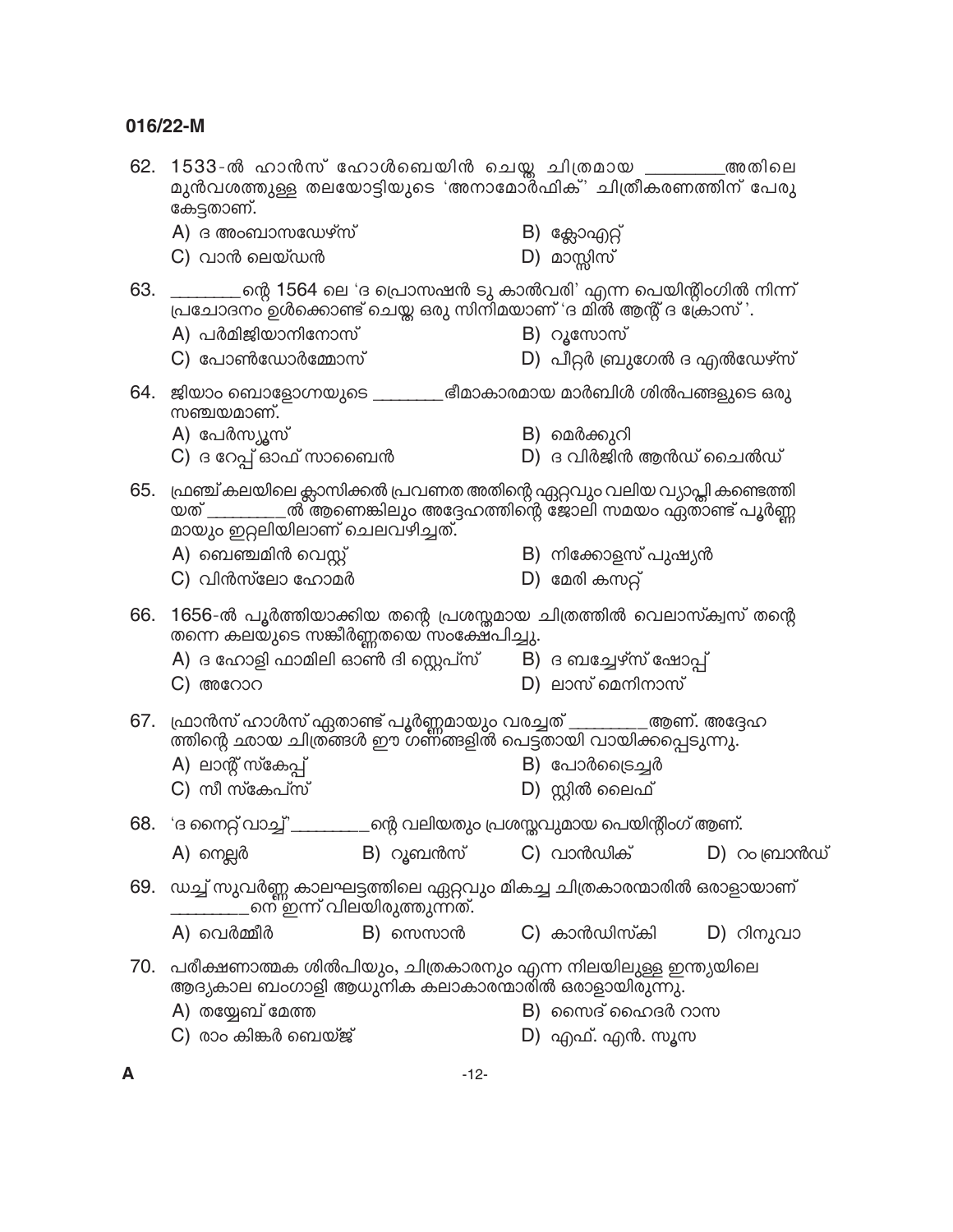|     | 71. 1962 ഓഗസ്റ്റിൽ ഗുജറാത്തിലെ ബാവ്നഗറിൽ സ്ഥാപിതമായ ഹ്രസ്വകാല<br>ആർടിസ്റ്റ് ഗ്രൂപ്പായ 'ഗ്രൂപ്പ്' -1890' ന്റെ സ്ഥാപകരിൽ ഒരാളായിരുന്നു                                                                                                     |                                                         |              |  |
|-----|------------------------------------------------------------------------------------------------------------------------------------------------------------------------------------------------------------------------------------------|---------------------------------------------------------|--------------|--|
|     | $A)$ ജെ. സ്വാമിനാഥൻ                                                                                                                                                                                                                      | B) എം. എഫ്. ഹുസൈൻ                                       |              |  |
|     | C) എ. രാമചന്ദ്രൻ                                                                                                                                                                                                                         | D) ഡി. പി. റോയ് ചൗദരി                                   |              |  |
| 72. | ബംഗാൾ സ്ക്കൂൾ ഓഫ് ആർട്സ് സ്ഥാപിച്ച നവോത്ഥാന ദേശീയതയെ തകർക്കാനും,<br>അന്താരാഷ്ട്ര തലത്തിൽ ഏർപ്പെട്ടിരിക്കുന്ന ഒരു ഇന്ത്യൻ 'അവാങ്ങ്-ഗാർഡ്'നെ<br>പ്രോത്സാഹിപ്പിക്കാനും ________ ആണ് ശ്രമിച്ചത്.<br>A) ഗ്രൂപ്പ് 1890<br>C) കിച്ച് മൂവ്മെന്റ് | B) ദ പ്രോഗ്രസ്സീവ് ആർടിസ്റ്റ് ഗ്രൂപ്പ്<br>D) താന്ത്രിക് |              |  |
| 73. | 1931-ൽ ബ്രിട്ടീഷ് ഭരണകൂടം അടിച്ചേൽപ്പിച്ച ഉപ്പ് നികുതിക്കെതിരെ ഗാന്ധിജിയുടെ<br>യുടെ ഇതേ പേരിലുള്ള ശിൽപ്പത്തിൻ വിഷയം.<br>A) ക്വിറ്റ് ഇന്ത്യ<br>C) പാർലമെന്റ് മാർച്ച്                                                                      | B) ഗ്രേറ്റ് മാർച്ച്<br>D) ദണ്ഡി മാർച്ച്                 |              |  |
|     | 74. 'വെയ്സ് ഓഫ് സീയിംഗ്' എന്ന കൃതി ആരുടേതാണ് ?                                                                                                                                                                                           |                                                         |              |  |
|     | A) സി. ശിവരാമ മൂർത്തി                                                                                                                                                                                                                    | B) ഡേവിഡ് പൈപ്പർ                                        |              |  |
|     | $C)$ ജോൺ ബർജർ                                                                                                                                                                                                                            | D) വിജയകുമാർ മേനോൻ                                      |              |  |
|     | 75. കൊളോണിയൽ കാലത്തിനു ശേഷമുള്ള ദക്ഷിണേന്ത്യയിലെ പ്രമുഖ കലാ<br>പ്രവണതയായിരുന്ന __________ കേരളത്തിലെ കല ആധുനികവൽക്കരിക്കപ്പെടു<br>ന്നതിന്റെ പ്രാരംഭഘട്ടമായി മാറി.                                                                        |                                                         |              |  |
|     | A) മദ്രാസ് സ്ക്കൂൾ                                                                                                                                                                                                                       | B) ബോംബെ പ്രോഗ്രസ്സീവ്                                  |              |  |
|     | $C$ ) ബംഗാൾ സ്ക്കൂൾ                                                                                                                                                                                                                      | D) ഡൽഹി ശിൽചക്ര                                         |              |  |
| 76. | 19-ാം നൂറ്റാണ്ടിലെ കേരളത്തിലെ ആദ്യത്തെ വനിതാ ചിത്രകാരിയായി രേഖപ്പെടുത്തി<br>യിരിക്കുന്നത് ഒരു സ്റ്റുഡിയോയിലോ, കരകൗശല പണിപ്പുരയിലോ ജോലി ചെയ്ത<br>ആണ്.                                                                                     |                                                         |              |  |
|     | A) പത്മിനി                                                                                                                                                                                                                               | B) മംഗളാ ബായി തമ്പുരാട്ടി                               |              |  |
|     | C) അജ്ഞലി ഇള മേനോൻ                                                                                                                                                                                                                       | $D)$ സുനയിനി ദേവി                                       |              |  |
|     | 77. ഹൈദരാബാദിലെ സലാർജംഗ് മ്യൂസിയത്തിലെ നയനമനോഹരവും, ആനന്ദ<br>ദായകവുമായ മാർബിൾ ശില്പങ്ങളിലൊന്നാണ്                                                                                                                                         |                                                         |              |  |
|     | $A)$ പിയേത്ത                                                                                                                                                                                                                             | $B)$ ഡാൻസിംഗ് ഗേൾ                                       |              |  |
|     | C) വെയിൽഡ് റബേക്ക                                                                                                                                                                                                                        | $D)$ ബേർഡ് ഇൻ സ്റ്റേസ്                                  |              |  |
|     | 78. കടമ്മനിട്ട ഗ്രാമത്തിലെ __________ന്റെ ശില്പം കടമ്മനിട്ട രാമകൃഷ്ണന്റെ കവിതയ്ക്ക്<br>ശ്രദ്ധേയമായ ശില്പ ഭാഷ്യം നൽകുന്നു.                                                                                                                |                                                         |              |  |
|     | A) കാനായി കുഞ്ഞിരാമന്റെ<br>C) രാജശേഖരൻ നായരുടെ                                                                                                                                                                                           | B) രഘുനാഥന്റെ<br>D) കെ. പി. സോമന്റെ                     |              |  |
| 79. | ________യുടെ വടക്ക് കിഴക്കേ മൂലയിൽ സ്ഥിതി ചെയ്യുന്ന കൊണാർക്ക്                                                                                                                                                                            |                                                         |              |  |
|     | സൂര്യക്ഷേത്രം സൂര്യദേവന് സമർപ്പിച്ചിരിക്കുന്നു.                                                                                                                                                                                          |                                                         |              |  |
|     | A) കൊൽക്കത്ത<br>B) മുംബൈ                                                                                                                                                                                                                 | C) പുരി                                                 | D)<br>ചെന്നൈ |  |
| A   | $-13-$                                                                                                                                                                                                                                   |                                                         |              |  |
|     |                                                                                                                                                                                                                                          |                                                         |              |  |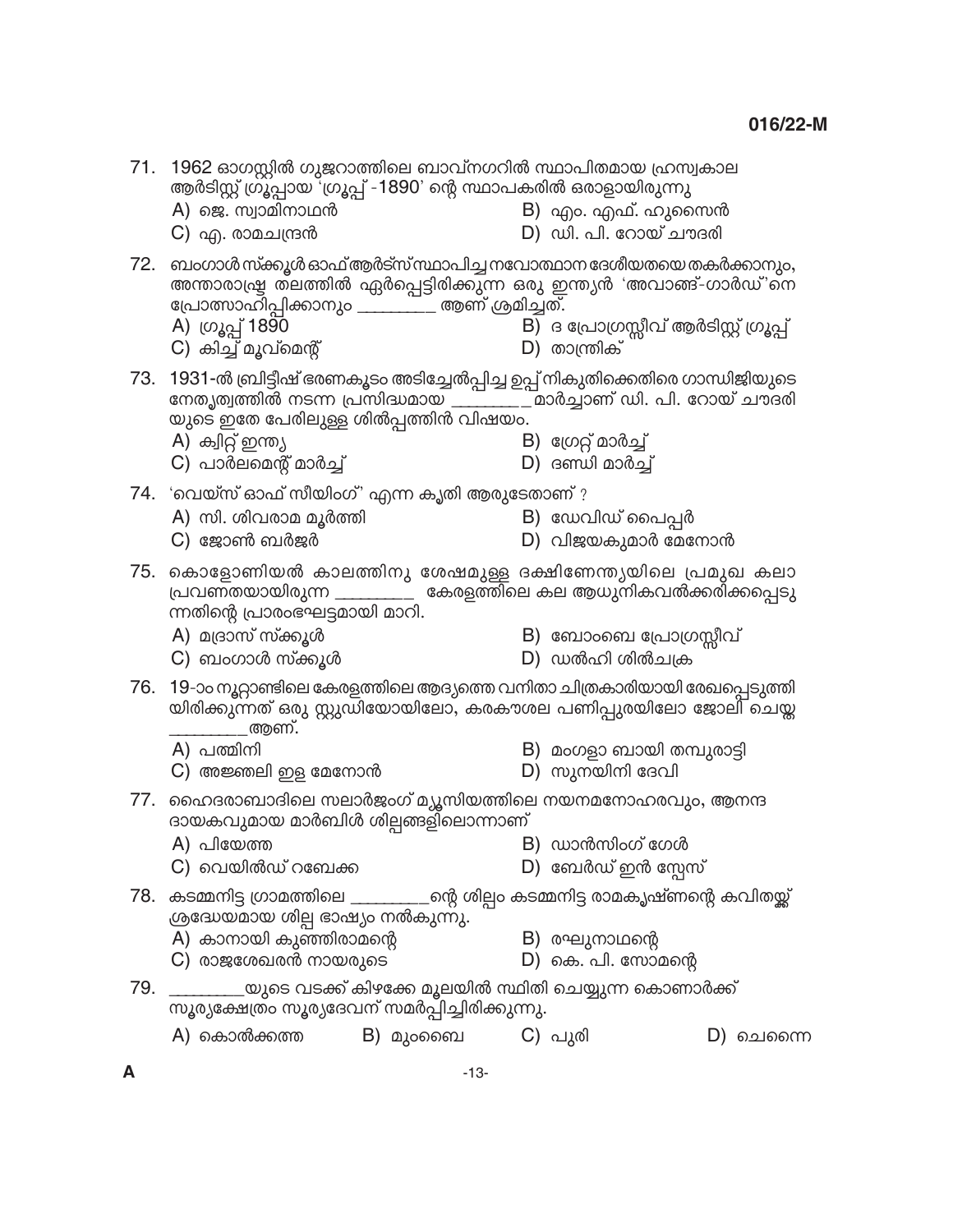| 80. | പൊതുവേ അംഗീകരിക്കപ്പെടുന്നു.                                                                                                                                   |                                                                 |                                                |                  |
|-----|----------------------------------------------------------------------------------------------------------------------------------------------------------------|-----------------------------------------------------------------|------------------------------------------------|------------------|
|     | A) ഉദയഗിരി                                                                                                                                                     | <b>B)</b> അജന്ത                                                 | C) എലഫന്റ                                      | $D)$ കാണ്ഡഗിരി   |
| 81. | __________ലെ 'ഡാൻസിംഗ് ഗേൾ' എന്ന ശില്പം ലോസ്റ്റ് വാക്സ് പ്രക്രിയ വഴിയാണ്<br>നിർമ്മിക്കപ്പെട്ടത്.                                                               |                                                                 |                                                |                  |
|     | A) മോഹൻജദാരോ B) ഈജിപ്ത് C) മുസിരീസ്                                                                                                                            |                                                                 |                                                | $D)$ എല്ലോറ      |
| 82. | മൗര്യൻ കാലഘട്ടത്തിൽ നിർമ്മിച്ചതും ബുദ്ധമതകലയും വാസ്തുവിദ്യയും പ്രതിഫ<br>ലിപ്പി്ക്കുന്ന ഏറ്റ്വും പ്രധാനപ്പെട്ട സ്മാര്കങ്ങളിലൊന്നാണ് _________ലെ വലിയ<br>സ്തൂപം. |                                                                 |                                                |                  |
|     | A) വിഷ്ണുപൂർ         B) അമർനാഥ്     C) സാഞ്ചി                                                                                                                  |                                                                 |                                                | D) തിരുമല        |
| 83. | ക്വിൻ-ഷി-ഹുവാങ്ങിന്റെ സൈന്യത്തെ ചിത്രീകരിക്കുന്ന ശില്പങ്ങളുടെ ഒരു<br>ശേഖരമാണ്                                                                                  |                                                                 |                                                |                  |
|     | A) ലോ ഓഫ് ദ ജേർണി<br>$C$ ) ഗാർഡൻ ഓഫ് ലൈറ്റ്                                                                                                                    |                                                                 | $B)$ ഫിയർലസ് ഗേൾ<br>$D)$ ടെറാകോട്ട ആർമി        |                  |
| 84. | അഗസ്റ്റസ് റൊദാന്റെ ബ്രോൺസ് ശില്പമായ _________യഥാർത്ഥത്തിൽ 'ദ ഗേറ്റ് ഓഫ്<br>ഹെൽ' ന്റെ ഭാഗമാണ്.                                                                  |                                                                 |                                                |                  |
|     | $A)$ ദ തിങ്കർ                                                                                                                                                  |                                                                 | <b>B)</b> വീനസ്ഡി മിലോ $C$ ) ഡേവിഡ്            | D) സ്പൈഡർ        |
| 85. | ഇന്ത്യൻ റാഡിക്കൽ പെയിന്റേഴ്സ് ആന്റ് സ്കൾപ്ടേഴ്സ് അസോസ്സിയേഷന്റെ<br>നേതൃത്വം ആർക്കായിരുന്നു ?<br>A) എ. രാമചന്ദ്രൻ                                               |                                                                 | B) കെ. സി. എസ്. പണിക്കർ                        |                  |
|     | C) കെ. പി. കൃഷ്ണകുമാർ                                                                                                                                          |                                                                 | D) എസ്. ജി. വാസുദേവ്                           |                  |
| 86. | എടയ്ക്കലിലെ ശിലായുഗ കൊത്തുപണികൾ അപൂർവ്വവും _________ ന് കേരളത്തിൽ<br>അറിയപ്പെടുന്ന ഒരേയൊരു ഉദാഹരണവുമാണ്.<br>A) ഹെയ്റോഗ്ലിഫ്സ്<br>C) ലോഗോ ഗ്രാഫിക്              |                                                                 | B) പെട്രോഗ്ലിഫ്സ്<br>D) ക്യൂണിഫോം സ്ക്രിപ്റ്റ് |                  |
| 87. | ളൈവരൂപങ്ങളിലും, പ്രകൃതിദത്ത വസ്തുക്കളിലുമുള്ള വലിയ തോതിലുള്ള                                                                                                   |                                                                 |                                                |                  |
|     | ശില്പങ്ങൾക്ക് പേരു കേട്ടവരായിരുന്നു                                                                                                                            |                                                                 |                                                |                  |
|     | A) സുജാത ബജാജ്                                                                                                                                                 |                                                                 | B) പുഷ്പമാല                                    |                  |
|     | $C$ ) അഞ്ജലി ഇളാ മേനോൻ                                                                                                                                         |                                                                 | $D)$ മൃണാളിനി മുഖർജി                           |                  |
| 88. | കോപ്പറിന്റയും ടിന്നിന്റെയും സങ്കരലോഹം ഏത് ?<br>$A)$ ബ്രോൺസ്                                                                                                    | $B)$ gy $\beta$ ൽ                                               | $C)$ ബ്രാസ്                                    | $D)$ ടങ്ങ്സ്റ്റൺ |
| 89. | മദ്ധ്യ ഇന്ത്യൻ പീഠഭൂമിയുടെ തെക്കേയറ്റത്തുള്ള വിന്ധ്യാ പർവ്വതനിരകളുടെ അടി<br>വാരത്തിൽ സ്ഥിതി ചെയ്യുന്ന ശിലാ പാർ്പ്പിടങ്ങളാണ്                                    |                                                                 |                                                |                  |
|     | A) മഹാബലിപുരം                                                                                                                                                  | B) പുരി                                                         | $C)$ ബിംബേഡ്ക്ക                                | D) എലഫന്റ        |
| 90. | പ്പുകൾ ആലേഖനം ചെയ്ത ഒരു ശിലാലി്ഖിത്മാണ് ്റോസ്റ്റ സ്റ്റോൺ`.                                                                                                     | _നു വേണ്ടി മെംഫിസിൽ വച്ചു പുറപ്പെടുവിച്ച ഉത്തരവിന്റെ മൂന്നു പതി |                                                |                  |
|     | A) അലക്സാണ്ടർ ദ ഗ്രേറ്റ്                                                                                                                                       |                                                                 | $B$ ) കിംഗ് ടോളമി അഞ്ചാമൻ                      |                  |
|     | അശോകൻ                                                                                                                                                          |                                                                 | D) ജോസഫ് കൊസൂത്ത്                              |                  |
| A   |                                                                                                                                                                | $-14-$                                                          |                                                |                  |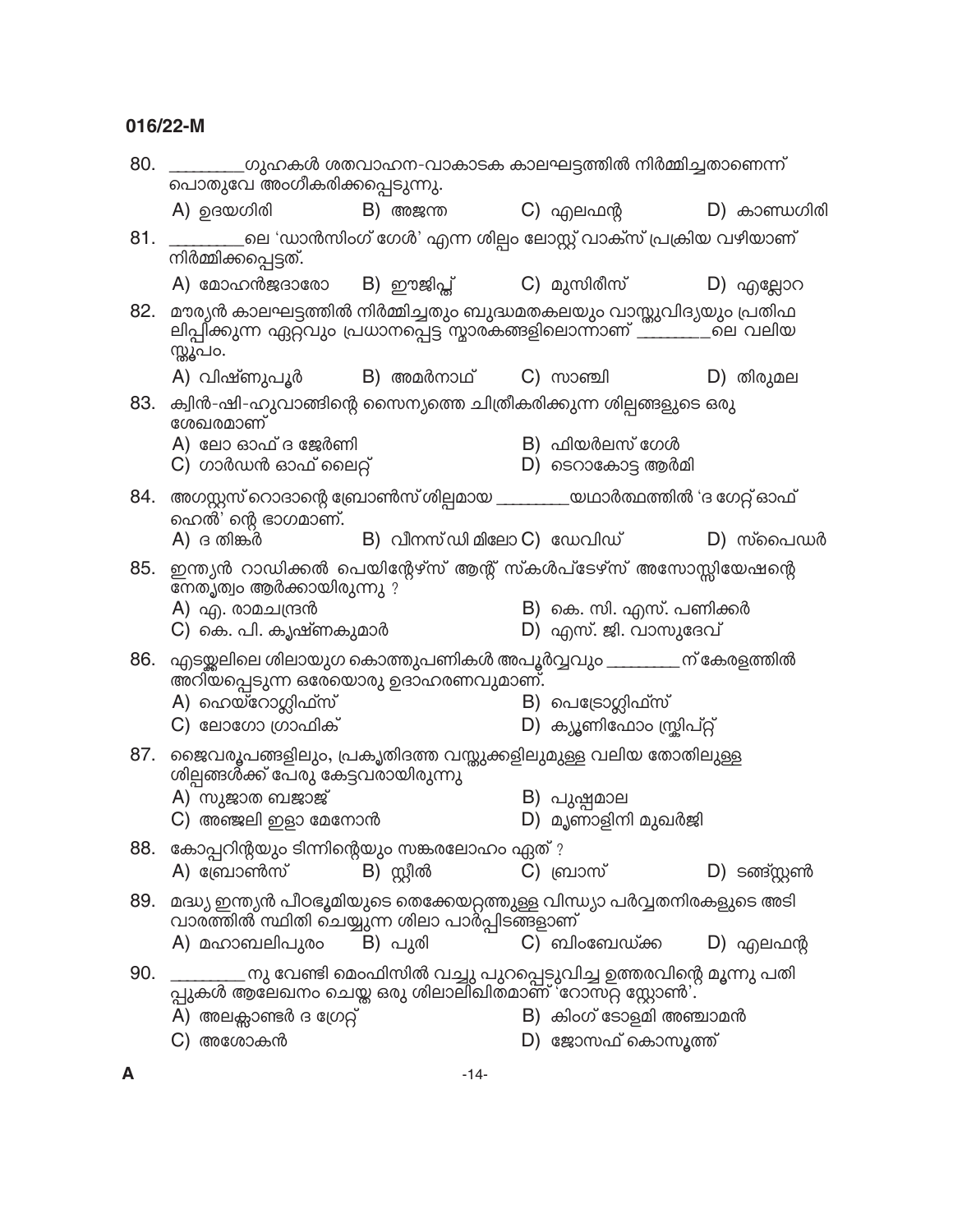| 91.  | 'യുണീക് ഫോംസ് ഓഫ് കണ്ടിന്യൂവിറ്റി ഇൻ സ്റ്റേസ്' എന്ന വെങ്കല ശില്പം<br>നിർമ്മിച്ചത് _________ ആണ്.                                                                                                                     |                                                                  |                                                 |    |       |
|------|----------------------------------------------------------------------------------------------------------------------------------------------------------------------------------------------------------------------|------------------------------------------------------------------|-------------------------------------------------|----|-------|
|      | A) ഉമ്പർടോ ബോസിയോണി<br>$C)$ റൊദാൻ                                                                                                                                                                                    |                                                                  | $B)$ നവോം ഗാബോ<br>D) ബ്രാക്ക്                   |    |       |
| 92.  | _______ ന്റെ ശിലാ ഉദ്യാനം ചാണ്ഡിഗറിലെ ഒരു ശില്പകലാ ഉദ്യാനമാണ്.<br>A) രാം വി. സൂതറിന്റെ<br>C) നേക്ചന്ദിന്റെ                                                                                                           |                                                                  | $B)$ രാം കിങ്കർ ബൈജിന്റെ<br>D) സുബോദ് ഗുപ്തയുടെ |    |       |
| 93.  | 'സ്ക്രീം' എന്ന ചിത്രം ആരാണ് ചിത്രീകരിച്ചത് ?<br>A) റിനുവ                                                                                                                                                             | $B$ ) എഡ്വാർഡ് മുങ്ക് $C$ ) മാനെ                                 |                                                 | D) | സെസാൻ |
| 94.  | 'മീനാക്ഷി എ ടെയ്ൽ ഓഫ് ത്രീ സിറ്റീസ്' ആരാണ് സംവിധാനം ചെയ്തത് ?<br>A) ഗുലാം മുഹമ്മദ് ഷേക്ക്<br>C) എ. ആർ. റഹ്മാൻ                                                                                                        |                                                                  | B) എസ്. എച്ച്. റാസ<br>D) എം. എഫ്. ഹുസൈൻ         |    |       |
| 95.  | വനിതാ കലാകാരികളിൽ ഒരാളായി കണക്കാക്കപ്പെടുന്നു.<br>A) അർപിത സിങ്<br>C) അമൃത ചൗദരി                                                                                                                                     | .നെ 20-ാം നൂറ്റാണ്ടിന്റെ തുടക്കത്തിലെ ഏറ്റവും മികച്ച അവാങ്-ഗാർഡ് | $B)$ അമൃത ഷെർഗിൽ<br>$D)$ ഇന്ദിര                 |    |       |
| 96.  | ________ പഹാരി പെയിന്റിംഗ് ചെയ്യുന്നതിൽ പ്രധാനിയായിരുന്നു.<br>A) മിയാൻ സരോവർ സിങ്<br>$C)$ അമിത് ദത്ത                                                                                                                 |                                                                  | $B)$ ബൽവന്ത് സിംഗ്<br>$D)$ നൈൻ സൂക്ക്           |    |       |
| 97.  | നവോത്ഥാന കാലഘട്ടത്തിൽ വികസിപ്പിച്ചെടുത്ത ഒരു കലാപരമായ സാങ്കേതി<br>കതയാണ് __________ . ഇത് ഇരുളും വെളിച്ചവും തമ്മിലുള്ള ശക്തമായ ടോണൽ<br>വൈരുദ്ധ്യങ്ങൾ ഉപയോഗിച്ച് ത്രിമാന രൂപങ്ങളെ നാടകീയ തലത്തിലേക്ക്<br>ഉയർത്തുന്നു. |                                                                  |                                                 |    |       |
|      | $A)$ ഗോഷെ                                                                                                                                                                                                            | B) ഹാച്ചിംഗ്      C) ചിയറാസ്ക്യുറോ D) കോൺട്രാസ്റ്റ്              |                                                 |    |       |
| 98.  | വടക്കൻ ഇംഗ്ലണ്ടിലെ ഗെയ്റ്റ് ഹെഡിൽ നിലനിൽക്കുന്ന 'ദ ഏഞ്ചൽ ഓഫ് നോർത്ത്'<br>എന്ന ശിൽപം ആരുടേതാണ് ?<br>$A)$ ആന്റണി ഗോർമ്ലെ<br>C) അനീഷ് കപൂർ                                                                              |                                                                  | B) അയ് വെയ് വെയ്<br>D) റിച്ചാർഡ് സീറ            |    |       |
| 99.  | സ്റ്റാനിഷ് ആഭ്യന്തര യുദ്ധത്തിലേക്ക് ലോകത്തിന്റെ ശ്രദ്ധ ആകർഷിക്കാൻ സഹായിച്ച<br>ഈ പെയിന്റിംഗ് പരക്കെ പ്രശംസിക്കപ്പെട്ടതാണ്. ഏതാണ് ഈ പെയിന്റിംഗ് ?<br>A) ദ തേർഡ് ഓഫ് മെയ് - 1808<br>$C$ ) ദ സറന്റർ ഓഫ് ബ്രെഡ            |                                                                  | $B)$ ഗോർണിക്ക<br>D) ദ ചാർജിംഗ് ചേസ്റ്റർ         |    |       |
| 100. | പ്രഥമ രാജ രവിവർമ്മ പുരസ്ക്കാരം ആർക്കാണ് ലഭിച്ചത് ?<br>A) എ. രാമചന്ദ്രൻ<br>C) കെ. ജി. സുബ്രഹ്മണ്യൻ                                                                                                                    |                                                                  | B) കാനായി കുഞ്ഞിരാമൻ<br>$D)$ ജ്യോതി ബസു         |    |       |

 $\boldsymbol{\mathsf{A}}$